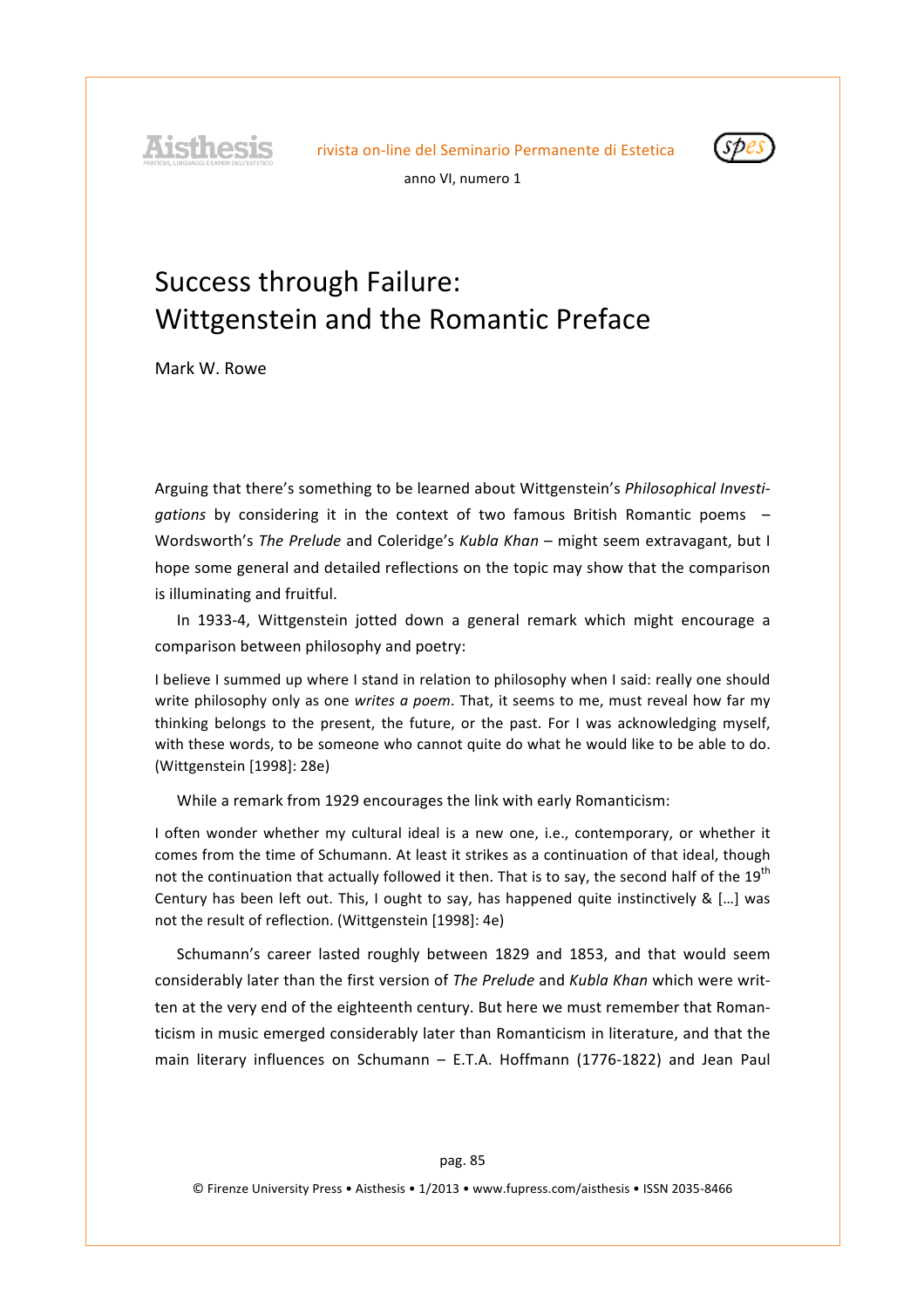Richter (1763-1825) – were men who were born between three and four decades earlier than the composer.

These thoughts might help license a link between poetry and philosophy, and Wittgenstein and German Romanticism, but why should we expect any interesting similarities to emerge between German and British Romanticism? To answer this question, it's worth observing that, from the early 1790s, Wordsworth and Coleridge had a profound interest in what they had heard of cultural developments in Germany – what we would now think of as early German Romanticism. As a result of this interest, in 1798-9, they spent eighteen months in the country leaning the language and imbibing the culture at first hand. Coleridge spent most of his time in university towns, assimilating recent literary trends and the philosophical idealism of Kant and his followers, and his continuing interest in German culture is shown by the fact that he translated Schiller's *Wallenstein* into English when he got home. The exact date of 'Kubla Khan''s composition has not been established, but it is known to date from 1797-8, and it's quite possible that Coleridge revised it during his German sojourn (Some revision of the poem is not incompatible with the idea that the main inspiration came to Coleridge in an opium-induced trance or sleep. It seems unlikely, for example, that the *punctuation* was dictated by his dream). Over the same period, Wordsworth and his sister were isolated and miserable in Goslar, but the poet leant German thoroughly and began to write the first version of The Prelude. If Wittgenstein felt his outlook derived from early German Romanticism, and Wordsworth and Coleridge were also soaked in this culture, then it looks as if the works of all three share at least one common point of origin.

In the first section below, I want to show why we should think of the *Investigations* as a late but central text of Romanticism, largely by comparing it with *The Prelude* (the *Investigations* and *The Prelude* both exemplify a certain *kind* of Romanticism which emphasizes the pastoral and authentic: they contain no Byronic or Napoleonic elements; no self-dramatizing, attitudinizing or rejoicing in sexual glamour and military glory). In the second section, I shall for the same reason briefly compare the *Investigations* with *Kubla Khan*, but my main aim will be to explore the prefaces to all three works, with a view to showing what is characteristically Romantic about the Preface to Wittgenstein's book.

1. What parallels can we find between the *Investigations* and *The Prelude*? The root metaphor which underlies Wittgenstein's work is that of a journey (The journey metaphor, and also the Goethe/Wittgenstein notion of an *Übersicht*, are examined in greater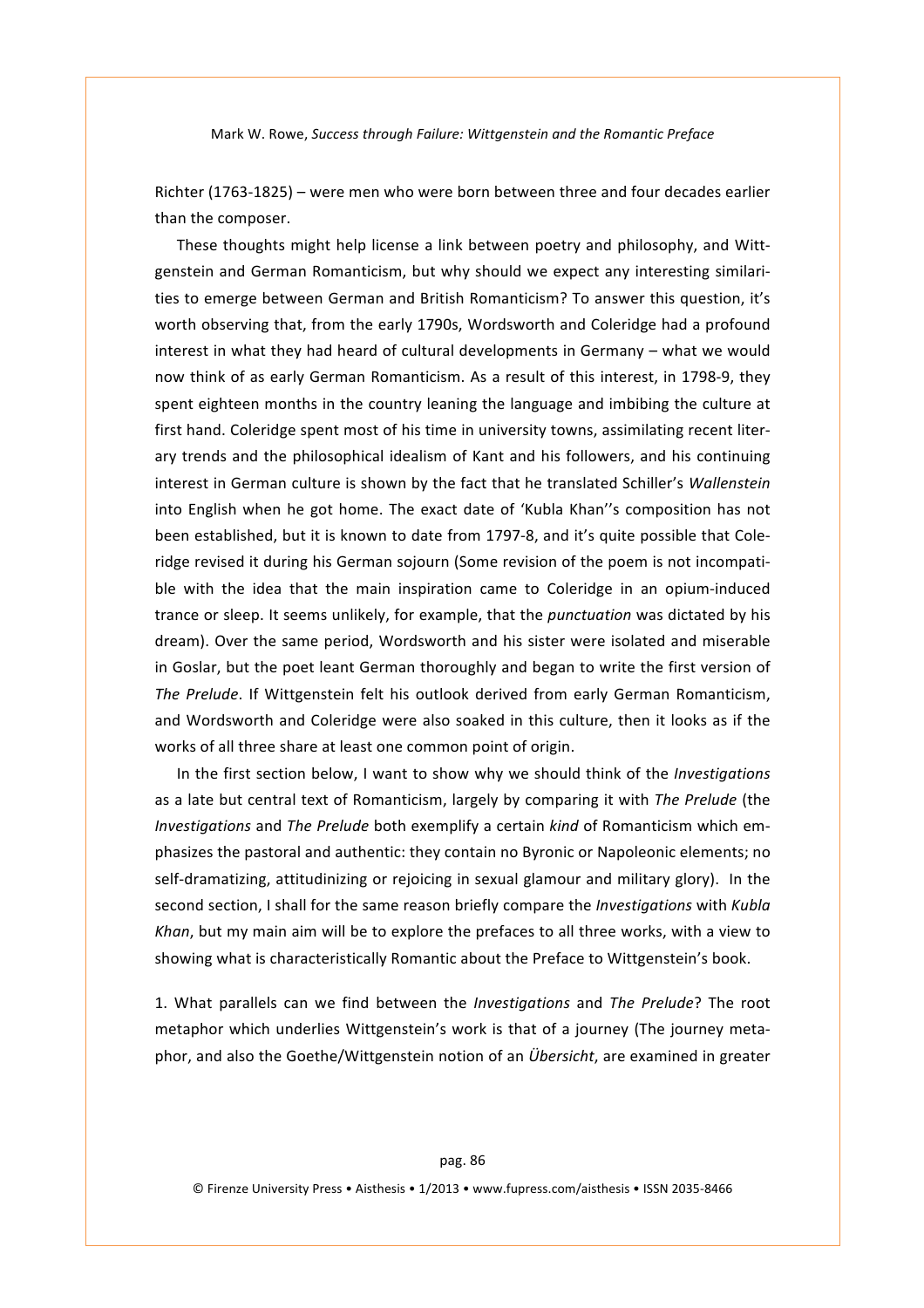depth in "Wittgenstein's Romantic Inheritance". The rest of the current essay pursues different themes ):

[A philosophical investigation] compels us to travel criss-cross in every direction over a wide field of thought. - The philosophical remarks in this book are, as it were, a number of sketches of landscapes which were made in the course of these long meandering journeys. (Wittgenstein [2009]: 3e-4e)

Language is a labyrinth of paths. You approach from *one* side and you know your way about; you approach the same place from another side and no longer know your way about. (Wittgenstein [2009]: 203)

A philosophical problem has the form: «I don't know my way about». (Wittgenstein' [2009]: 123)

The metaphorical landscape is rural, and although it is criss-crossed by paths one can easily become lost. The landscape tends to be mountainous («The valleys of foolishness' have more grass growing in them for the philosopher than do the barren heights of cleverness»; Wittgenstein [1998]: 92e); and the person making the journey is portrayed as a solitary wanderer – specifically, a walker: «in philosophizing it is important for me to keep changing my position [...] like someone on a long up-hill climb who walks backwards for a while to revive himself, stretch some different muscles» (Wittgenstein [1998]: 32e). This walker is either exploring the landscape for his own sake, or is scouting ahead to warn those that follow of potential dangers (Wittgenstein [1198]: 25e, 64e); and because his purpose is coming to know his environment, he has no specific destination, but either roams the landscape with the aim of exploring it, or wanders as the whim takes him.

We can find a very similar set of circumstances in The Prelude. The two opening books portray an often solitary boy, freed from work and duties, exploring the mountains, lakes and valleys of his native Cumbria on foot; while the introductory section describes the young adult Wordsworth leaving London, having been freed from the necessity of working by a legacy, and deciding which direction he should walk in:

Long months of ease and undisturbed delight Are mine in prospect; wither shall I turn, By road or pathway, or through trackless field, Up hill or down, or shall some floating thing Upon the river point me out my course? (Wordsworth [1954]: 26-30)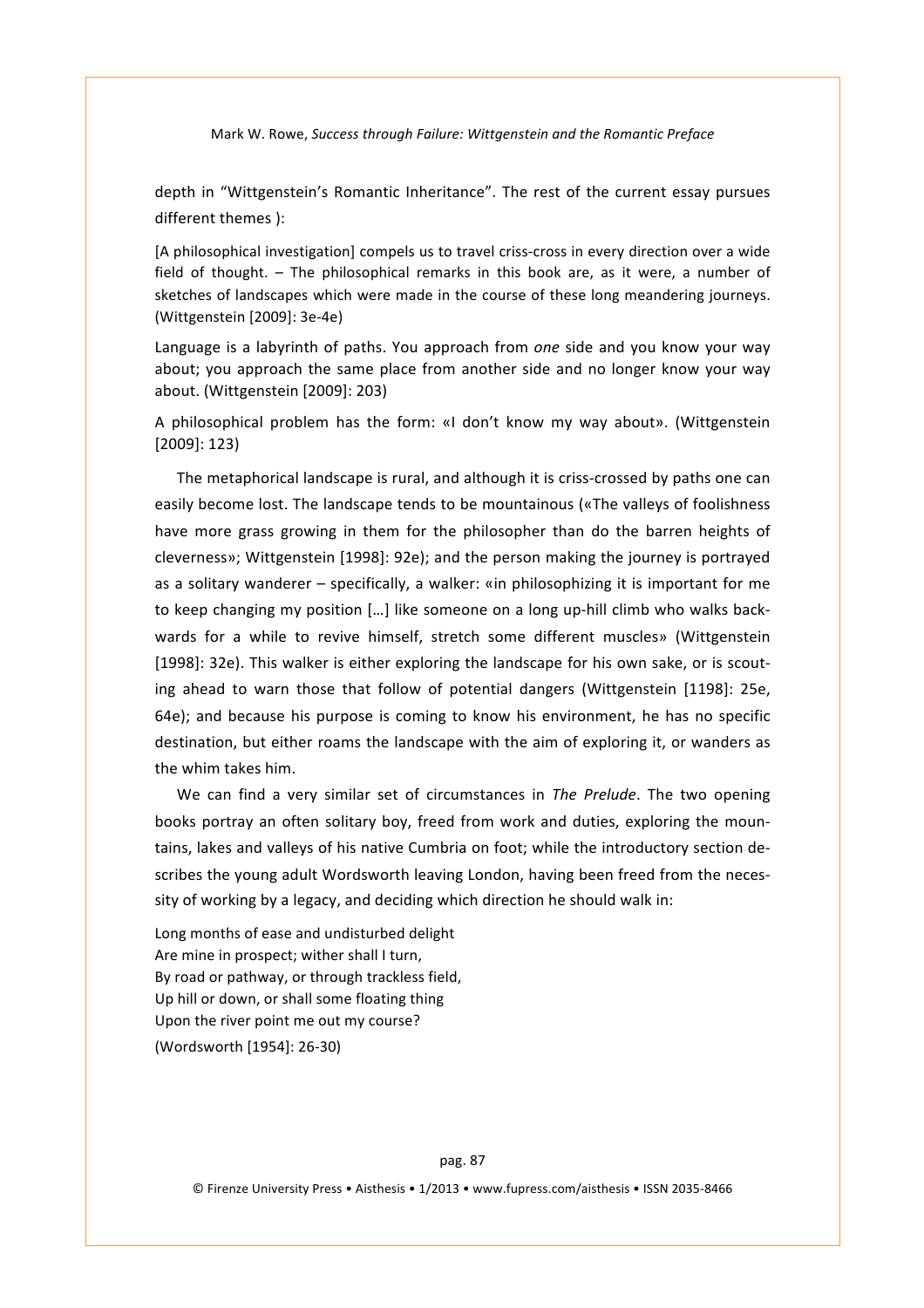Wordsworth shows the development of a poet who frequently writes about the landscapes he remembers wandering through; Wittgenstein portrays himself as an artist who sketches different aspects of the landscape he has seen from different angles and directions. He describes the *Investigations* as an album of such sketches; and this description also suits The Prelude – it is not a full autobiography, but a series of poetic sketches loosely sewn together. These sketches are designed to endorse and underpin a general philosophical view of man, nature and society; and the same is clearly true of the'*Investigations*.

Wordsworth once said that he had to create the taste by which he was appreciated, and one aspect of eighteenth-century taste he had to overturn was intellectuals' lack of interest in childhood and the contempt they felt for those who wrote about it. For most Augustan writers, children were irrational, immoral and infantile and thus of little interest to grown men; the early eighteenth-century poet Ambrose Philips, who thought children worth writing for, was nick-named "Namby-Pamby" for his trouble, and the soubriquet remains an English idiom for everything weak, sentimental and moist-eyed (see Sutherland [1948]: 1-43). By contrast, Wordsworth – and Romanticism generally – placed great emphasis on childhood experiences: most of the famous passages in *The Prelude* occur in Books One and Two and are almost exclusively concerned with Wordsworth's experience as a boy and youth. In this work, he is also interested in a specific aspect of childhood: the poem is subtitled "Growth of a Poet's Mind" and his attention is focused on the kind of *education* he received from men and – more importantly – Nature.

The *Investigations*, in contrast with many other philosophical classics (including Wittgenstein's own *Tractatus*), takes childhood very seriously: we are invited to consider children's ability to think (see Wittgenstein [2009]: 32), the oddity of their drawings, the names they give to dolls (see Wittgenstein [2009]: 27), playing with a ball (see Wittgenstein [2009]: 66), playing at trains (see Wittgenstein [2009]:2282), using a chest as a play-house; and pretending generally (see Wittgenstein [2009]: 249)<sup>1</sup>. Like Wordsworth, Wittgenstein's interest is centred on how children are taught, inducted and educated,

 $1$  Wordsworth too was interested in the major role imitation and pretence played in childhood, but he was generally depressed by the spectacle: «Then will he fit his tongue / To dialogues of business, love, or strife; / But it will not be long / Ere this be thrown aside, / And with new joy and pride / The little Actor cons another part, / Filling from time to time his "humorous stage" / With all the Persons down to palsied Age, / That Life brings with her in her Equipage; / As if his whole vocation / Were endless imitation» (Wordsworth [1984]: 300).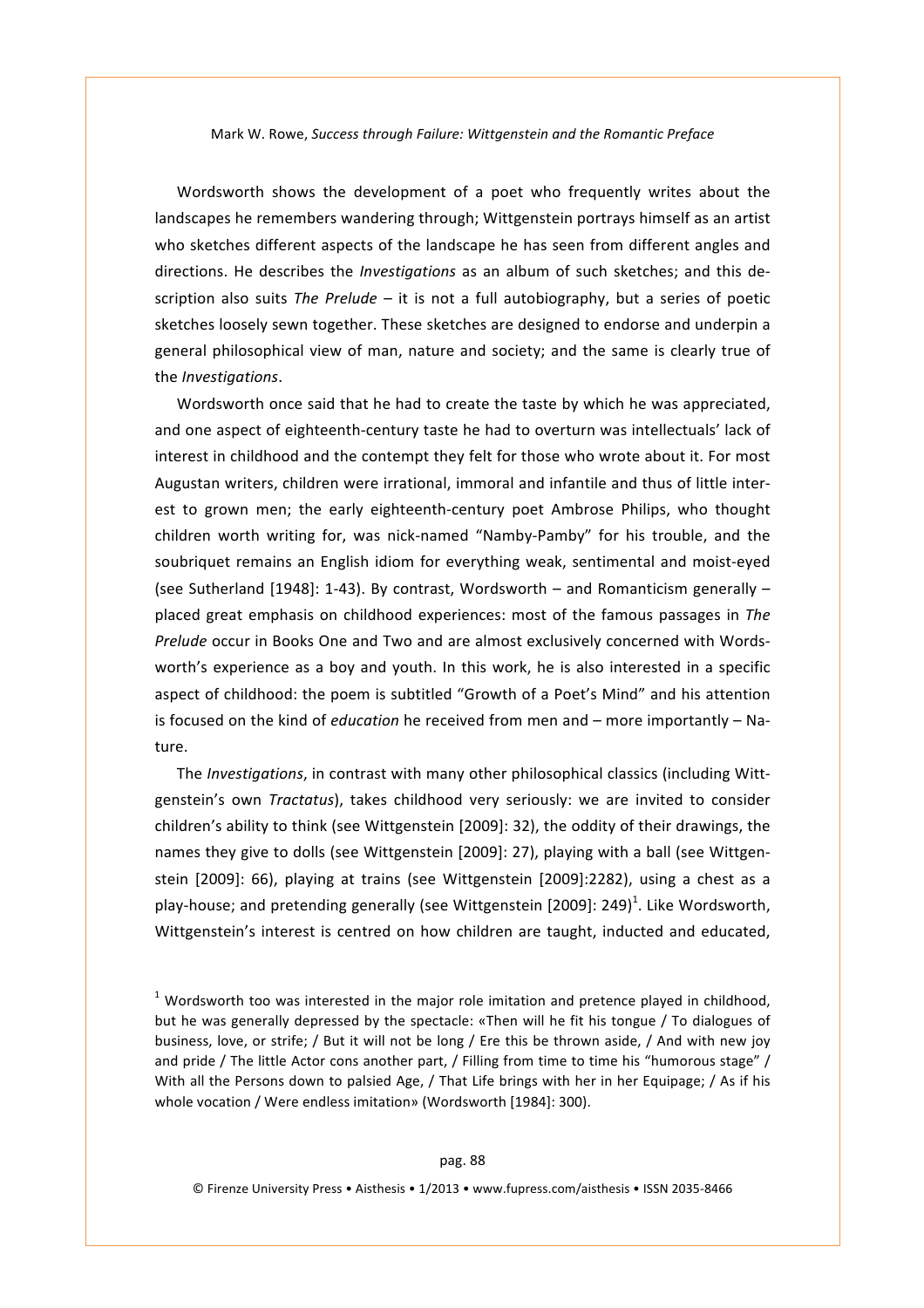and there can be little doubt that this change in Wittgenstein's outlook came about through his experience as a primary-school teacher and his involvement in the Austrian School Reform Movement (see Savickey [1999]: 49-76). Accordingly, there are numerous pedagogic scenes in the *Investigations*: we are asked, for example, to recall how children are taught the names of sensations (Wittgentein [2009]: 244, 257), or to learn language in general (Wittgenstein [2009]: 5-9, 32); indeed, the book as a whole begins by quoting an author recalling a childhood scene – or what he takes to be a childhood scene – of "grown-ups" teaching him the names of objects.

The British Romantic poets were deeply suspicious of abstract theory, largely because they felt such theories made the wonderful commonplace and simultaneously destroyed true emotion and the power of genuine observation. Keats wrote: «Philosophy will clip an Angel's wings, / Conquer all mysteries by rule and line, / Empty the haunted air, and gnomed mine  $-$  / Unweave a rainbow» (Keats [1999]: 193). Wordsworth is, if anything, even more scornful: besides the famous line "we murder to dissect" (Wordsworth [1984]: 131), he dismisses the analytic thinker as follows: «Philosopher art thou? One all eyes, / Philosopher! A fingering slave? One that would peep and botanize / Upon his mother's grave?» (Wordsworth [1984]: 151). And even Coleridge, the most theoretically inclined of this generation, came to believe his taste for metaphysics and abstruse reflection had helped destroy his powers of imagination (Coleridge [1991]: 367).

Whatever his doubts about Romanticism, Goethe was also suspicious of abstraction and the analytic intellect, and in his scientific work developed an account of explanation that managed both to preserve the immediacy of perceptual experience and of our emotional responses to it. For him, a true explanation is a quasi-perceptual perspicuous overview<sup>2</sup> (*übersichtliche Darstellung*) of a whole range of phenomena, which shows how part relates to part and how all the parts to the whole; in particular, how complex and derived cases relate to the phenomenon in its simplest form (the *Urphänomene*). To achieve this overview, writes Goethe, requires unremitting application, and there is a standing temptation to substitute some more easily established abstract explanation for the facts themselves.

<sup>2</sup> In the 4<sup>th</sup> edition of Wittgenstein's *Investigations*, Hacker and Schulte translate übersichtliche *Darstellung* as "surveyable representation". I prefer "perspicuous overview" because it makes clear that the end of philosophy is supposed to be a psychological state of the reader or thinker' rather than something on the page. Of course, a clear method of laying out information on the page is one way of helping someone to obtain a perspicuous overview of one branch of knowledge.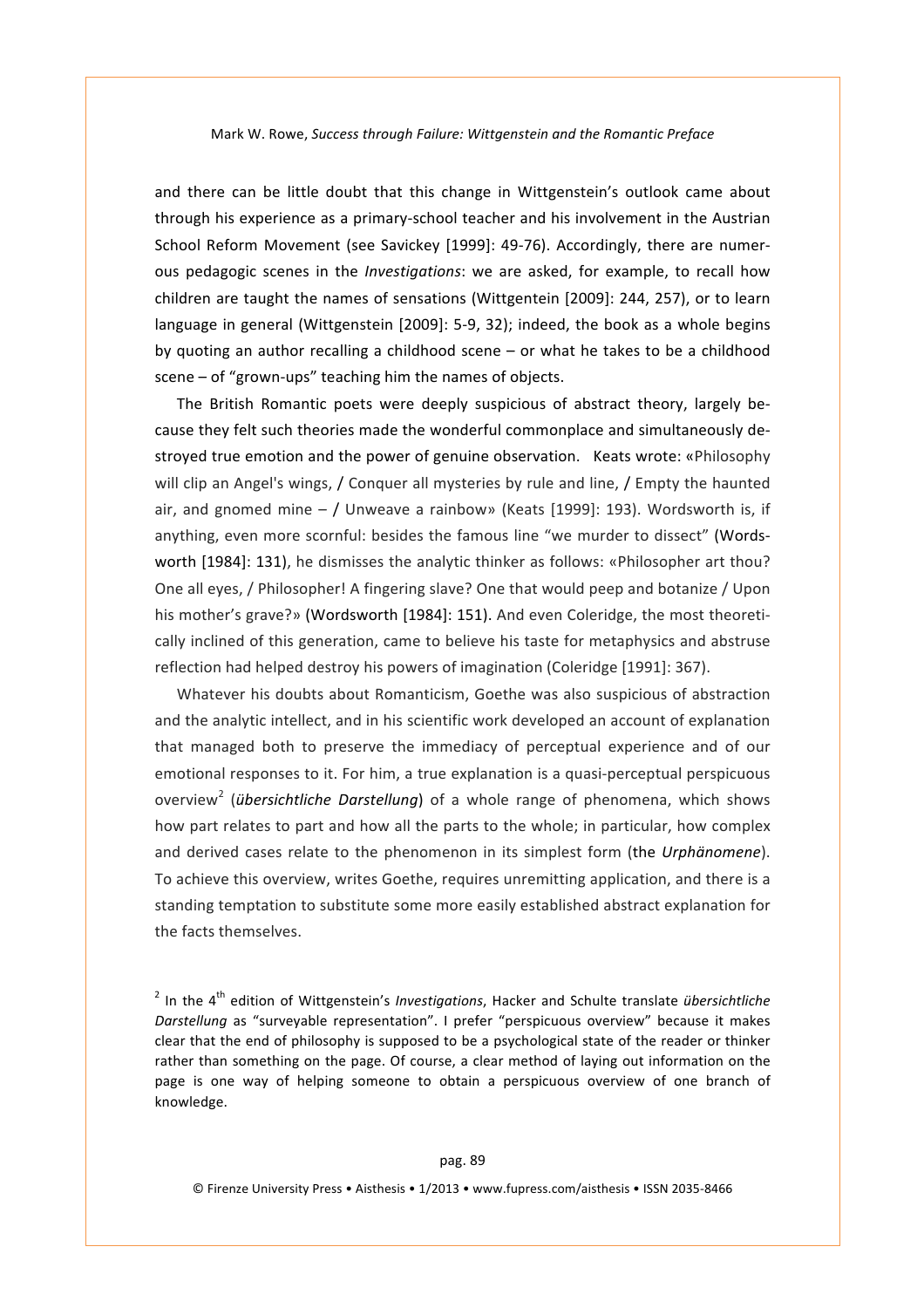Wittgenstein explicitly applies Goethe's account of scientific explanation to philosophical explanation. In the *Investigations*, using the poet's own terminology, he explains the importance of a perspicuous overview as follows:

A main source of our failure to understand is that we don't have *an overview* of the use of our words. - Our grammar is deficient in surveyability. A perspicuous overview [*übersichtliche Darstellung*] produces precisely that kind of understanding which consists in "seeing connexions". Hence the importance of finding and inventing *intermediate links*. The concept of a perspicuous overview is of fundamental significance for us. It characterizes the way we represent things, how we look at matters. [...] (Wittgenstein [2009]: 122)

Towards the end of the book's first section, he then emphasizes the importance of the *Urphänomene* and the temptation to substitute an abstract explanation for it:

Our mistake is to look for an explanation where we ought to regard the facts as "protophenomena" [*Urphänomene*]. That is, where we ought to say: *this is the language-game* that is being played. (Wittgenstein [2009]: 654)

Few people suppose that the end of poetry is a theory, and accordingly Wordsworth never made an explicit pronouncement of this kind. There is, however, a fascinating section in The Prelude's seventh book, devoted to his stay in London, which suggests that Wordsworth would have been very sympathetic to the account of understanding which Goethe and Wittgenstein developed. Wordsworth has just described the endless multiplicity of London's St Bartholemew's Fair, and comments:

Oh, blank confusion! true epitome Of what the mighty City is herself, To thousands upon thousands of her sons, Living amid the perpetual whirl Of trivial objects, melted and reduced To one identity, by differences That have no law, no meaning, and no end  $-$ Oppression, under which even highest minds Must labour, whence the strongest are not free. [P:VII:722-30]

However, he then describes how such a sight can be seen – how it ought to appear – to the educated eye:

But though the picture weary out of the eye. By nature an unmanageable sight, It is not wholly so to him who looks In steadiness, who hath among least things

pag.'90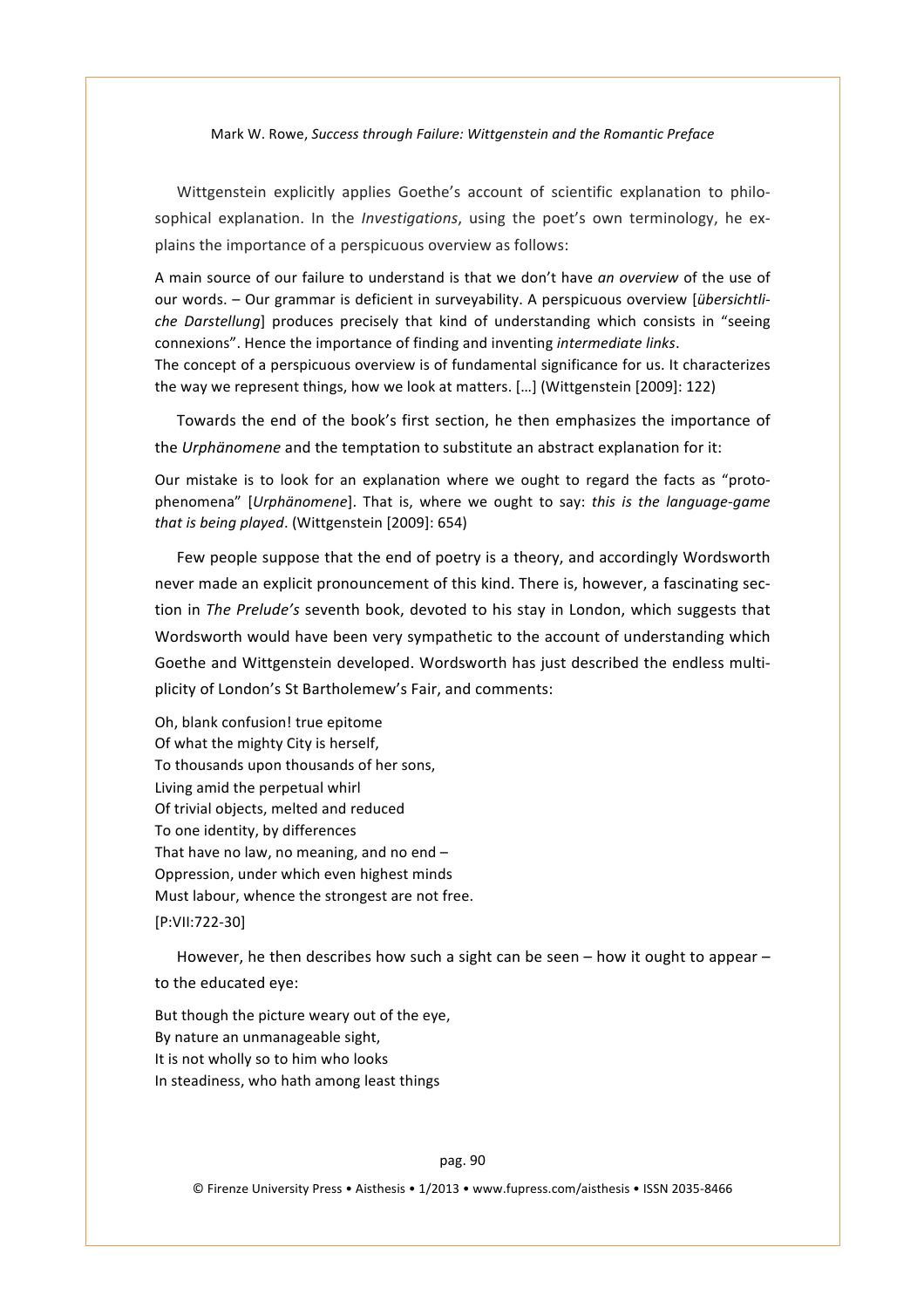An under-sense of greatness; sees the parts As parts, but with a feeling of the whole. [P:VII:731-6]

This quasi-perceptual ordering of what is seen, so that the contemplator can see how each part relates to each part, and how all the parts relate to the whole, is exactly what Goethe and Wittgenstein mean by a perspicuous overview. Wordsworth goes on to insist that this quasi-visual ordering and understanding of phenomena is the most important of all accomplishments ("of all acquisitions first") and that acquisition of the ability depends on childhood education, specifically moral education:

This, of all acquisitions first, awaits On sundry and most different modes Of education, nor with the least delight On that through which I passed. Attention springs, And comprehensiveness and memory flow. From early converse with the works of God Among all regions; chiefly where appear Most obviously simplicity and power. (Wordsworth [1954]: 737-44)

It seems unlikely that Wordsworth derived this idea from Goethe. It is more probable that a similar outlook, and a similar set of priorities and preoccupations, led him to develop a closely related solution.

This understanding of the end of education, allows us to see how philosophy and poetry might have a similar purpose and also how both may be linked to confession and autobiography. «One *cannot* speak the truth', writes Wittgenstein, 'if one has not yet conquered oneself» (Wittgenstein [1998]: 41e), and a letter to Engelmann from 1920 shows Wittgenstein' mastering himself by acknowledging his faults and allowing a perspicuous overview of his life to develop:

[...] I took down a kind of "confession", in which I tried to recall the series of events in my life in as much detail as is possible in the space of an hour. With each event I tried to make clear to myself how I should have behaved. By means of such a perspicuous overview [*Übersicht*]' the confused picture was much simplified. The next day, on the basis of this newly gained insight, I revised my plans and intentions for the future. (Monk [1990]: 180)

Self-examination leads to confession, confession leads to the establishment of a perspicuous overview, and the perspicuous overview leads to self-overcoming. As philosophy for Wittgenstein is just a natural extension of this process («Work on philosophy [...] is really more work on oneself. On one's own conception. On how one sees things»;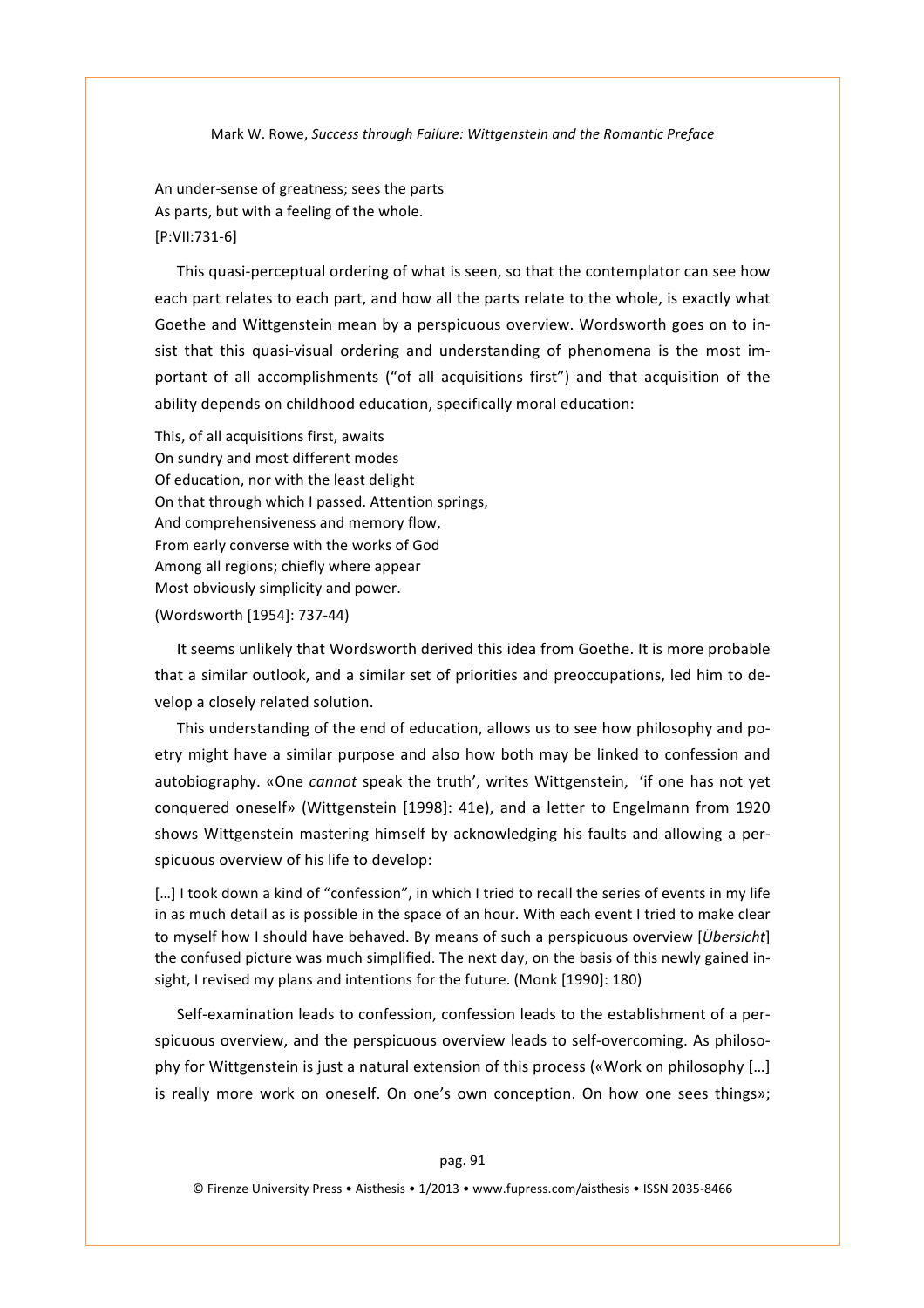Wittgenstein [1998]: 16e), it is not surprising that his later philosophy should be influenced by St Augustine, and that the *Investigations* should recount so many temptations surrendered to, resisted, analyzed and overcome: «[The book contains] the full acknowledgement of temptation ("I want to say ..." "I feel like saying ..." "Here the urge is strong ...") and a willingness to correct them and give them up ("In the everyday use ..."; "I impose a requirement which does not meet my real need")» (Cavell [1976]: 71).

These considerations mean, of course, that there is an element of autobiography in philosophy, since confession requires us to look over our lives and acknowledge our temptations. This insight, in its turn, allows us to see that a long autobiographical poem, might allow the poet to make sense of his development, and to see the structure of his own life more clearly. The aims of the *The Prelude* and the *Investigations* are thus not that remote from one another; and it's also worth noticing how much of what Wordsworth writes about in the opening books is to do with fear and guilt, and how many of the activities – removing animals from other men's traps (Wordsworth [1954]: 301-25), purloining birds' eggs (Wordsworth [1954]: 326-39), stealing a boat (Wordsworth [1954]: 357-400) – are immoral or illegal. The Prelude itself is, amongst other things, a confession.

Wordsworth and Wittgenstein's respect for and interest in children consorts easily with an interest in ordinary humanity – with peasants, the unlettered, the unsophisticated – and it is the urban, refined, and those who have thought too much who are the objects of suspicion. It is the latter group, each writer feels, who have perverted their own tastes, acquired a false understanding of themselves, and allowed both vices to become ossified through unthinking self-confidence. One purpose of Wordsworth's poetry is to break through this crust and ensure the hardened cosmopolitan is weaned off a false taste for life in towns and «frantic novels, [and] sickly, and stupid German Tragedies» (Wordsworth [1984]: 599) so that he is once again capable of feeling genuine emotion. False taste also prevents the accurate observation of nature:

Now it is remarkable that, excepting a passage or two in the *Windsor Forest* of Pope, and some delightful passages in the poems of Lady Winchelsea, the Poetry of the period intervening between the publication of the *Paradise Lost* and the *Seasons* does not contain a single new image of external nature; and scarcely presents a familiar one from which it can be inferred that the eye of the Poet had been steadily fixed upon his object [...]. A blind man, in the habit of attending attentively to descriptions casually dropped from the lips of those around him, might easily depict these appearances with more truth. (Wordsworth [1984]: 651)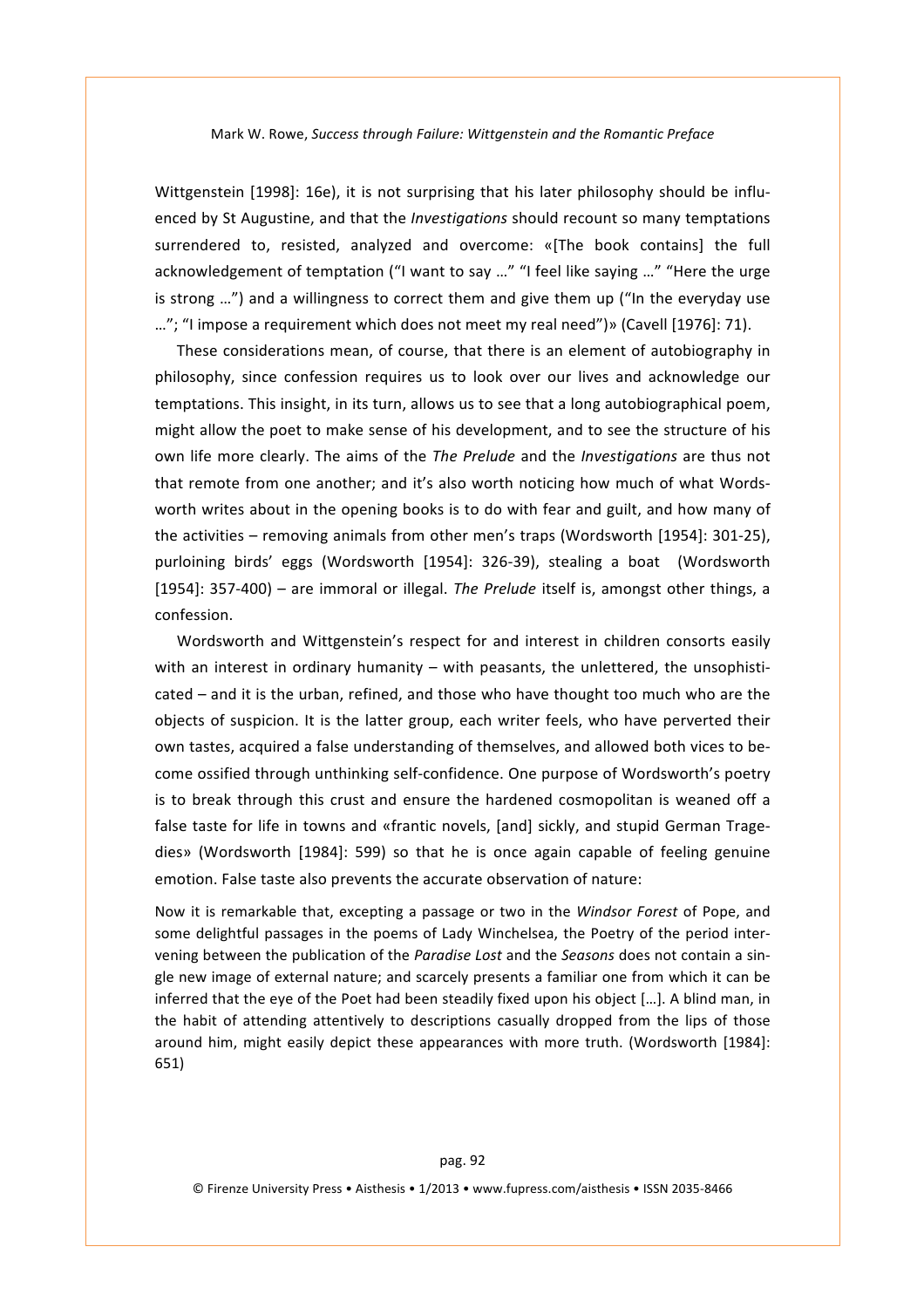Similarly, one of Wittgenstein's purposes is to dissolve pre-conceived ideas, those «to which reality *must* correspond. (The dogmatism into which we fall so easily in doing philosophy)» (Wittgenstein [2009]: 131), and turn attention away from the world of false idealizations to the multiplicity of the perceptual world around us: «Don't say: "They must have something common, or they would not be called 'games'" – but *look and see* whether there is anything common to all [...] To repeat: don't think, but look!» (Wittgenstein [2009]: 66).

Both writers see a certain falsity of language as both a cause and symptom of this blindness. Wordsworth is deeply critical of "poetic diction" and personified abstract ideas (Wordsworth [1984]: 595-603); Wittgenstein inveighs against philosophical theories and their deadening technical terms in notably Wordsworthian language: «The language used by philosophers is already deformed, as though by shoes that are too tight» (Wittgenstein [1998]: 47e); «Don't let yourself be guided by the example of others, but by nature!» (Wittgenstein [1998]: 47e). Wittgenstein certainly acknowledges that he himself is subject to the fantasies and misunderstandings he criticizes in others («Nothing is so difficult as not deceiving yourself»; Wittgenstein [1998]: 39); and Wordsworth too tacitly acknowledges that he is not always «worthy of himself» (Wordsworth [1954]: 350), and that «the burthen of my own unnatural self» (Wordsworth [1954]: 21) must be worked through and slowly discarded.

Given this shared outlook, it is not surprising that both writers should have been attracted by an interest in equality and the more left-wing politics of their day: the Wordsworth who wrote the first two versions of *The Prelude* was drawn by the ideals of the French Revolution and Radicalism; in the 1930s, Wittgenstein expressed enthusiasm for Soviet Russia and was drawn to Communism. Rather less predictable, given their political views, was the fact that they both had a highly unconventional belief in God, and, in very different ways, believed in the mystical.

A further symptom of the two writers' fundamental affinity, and their joint interest in both children and the unsophisticated, is their shared enthusiasm for folk tales and fairy stories. Fania Pascal recalls Wittgenstein picking up a copy of Grimms' tales and - after reading the lines «Ach, wie gut ist dass niemand weiss / Dass ich Rumpelstilzchen heiss,» – muttering «Profound, profound». «To watch him in a state of hushed, silent awe», she continues, «as though looking far beyond what oneself could see, was an experience next only to hearing him talk» (Pascal [1984]: 20).

We can see the same enthusiasm displayed in the value he placed on Tolstoy's folk tales (such as "How much land does a man need?") and in frequent references to fairy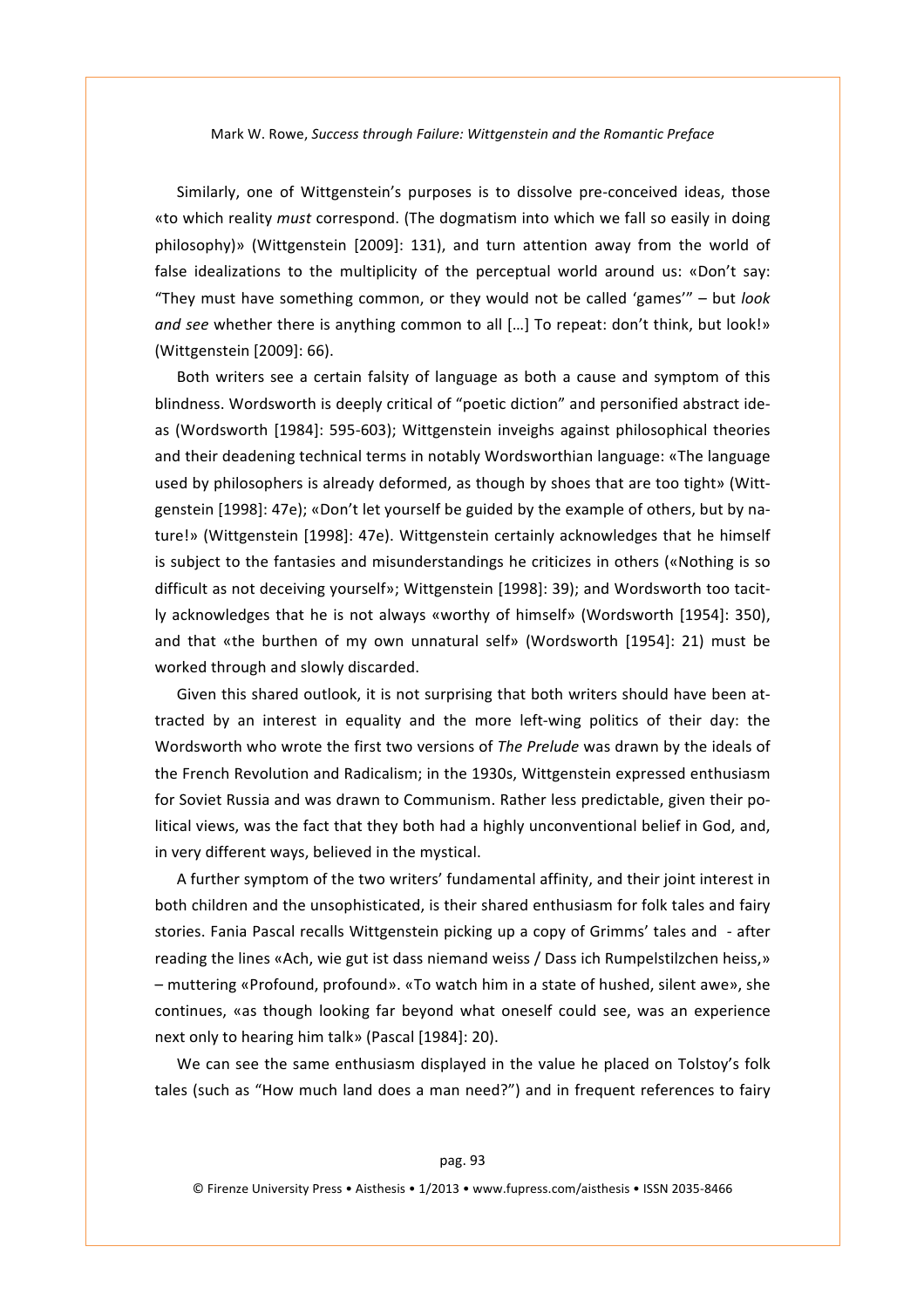stories and fables in his philosophical work. Folk tales are mentioned twice in the *Investigations*: «"But in a fairy tale a pot too can see and hear!" (Certainly; but it *can* also talk)» (Wittgenstein [2009]: 282); «Thinking is not an incorporeal process which lends life and sense to speaking, and which it would be possible to detach from speaking, rather as the Devil took the shadow of Schlemihl from the ground» (Wittgenstein [2009]: 339) - a reference to Adelbert von Chamisso's story (Wittgenstein [2009]: 255). In *Culture and Value*, he suggests a more general and important connection: «Compare the solution of philosophical problems with the fairy tale gift that seems magical in the enchanted castle and if it is looked at in daylight is nothing but an ordinary bit of iron (or something of the sort)» (Wittgenstein [1998]: 13-14e).

Wordsworth describes the impact of folk tales on his younger self in a passage from *The Pedlar*, which can be thought of as an early third-person sketch of *The Prelude*:

The life and death of martyrs who sustained Intolerable pangs, and here and there A straggling volume, torn and incomplete, Which left half-told the preternatural tale, Romance of giants, chronicle of fiends, Profuse in garniture of wooden cuts Strange and uncouth, dire faces, figures dire, Sharp-kneed, sharp-elbowed, and lean ankled too, With long and ghostly shanks, forms which once seen Could never be forgotten - things though low, Though low and humble, not to be despised By such as have observed the curious links With which the perishable hours of life Are bound together, and the world of thought Exists and is sustained.

#### (Wordsworth [1985]: 22)

The same set of interests which animated Wordsworth prompted German philologists in the early Romantic period to look systematically at folklore and folktales – *Das Knaben Wunderhorn* and Grimm's *Fairy Tales* are two notable expressions of these interests – and it is the work of these men which later fed Wittgenstein's imagination.

The section about folk tales in *The Pedlar* is one of the few passages in Wordsworth to do with his childhood reading, and – even though he is a poet – he is generally opposed to books and book learning (unlike his friend – the «library cormorant» – Coleridge). In the poem *Expostulation and Reply*, Wordsworth imagines being chided by a friend in the following terms: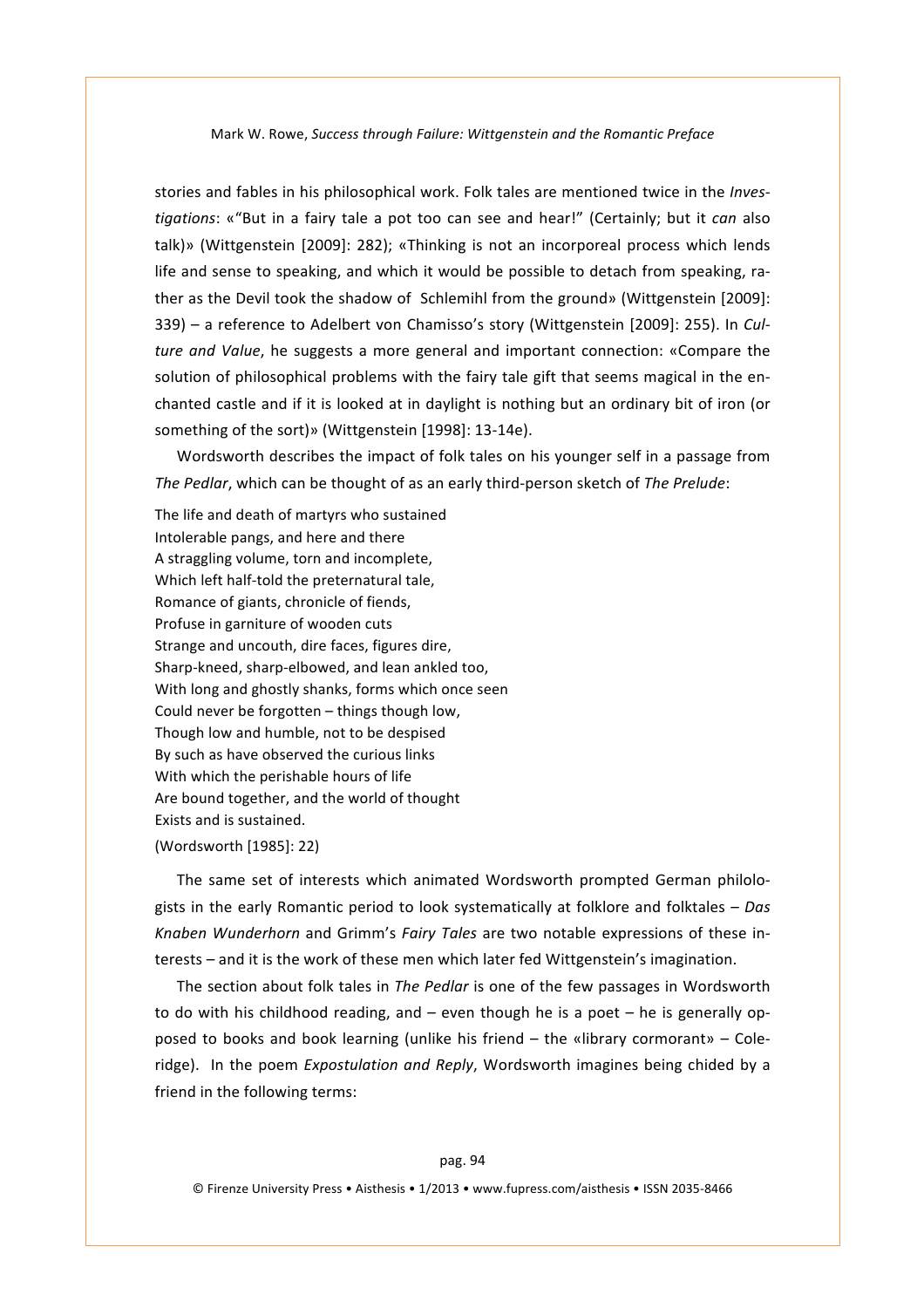Where are your books? That light bequeathed To beings else forlorn and blind! Up! Up! And breathed From dead men to their kind.

Wordsworth replies:

Books! 'tis a dull and endless strife. Come hear the woodland linnet, How sweet his music on my life There's more of wisdom in it. ……..

One impulse from a vernal wood May teach you more of man: Of moral evil and of good, Than all the sages can. (Wordsworth [1984]:129-131)

In the later Wittgenstein, we find exactly the same suspicion of book-learning, and the *Investigations* is remarkably free of footnotes and references to other works of philosophy. Like the rural vicars from whom the young Wordsworth borrowed books, Wittgenstein had a very limited library – only the works of St Augustine, Lewis Carroll, Frege, William James, Moore, Plato and Russell are mentioned more than once in the main body of the *Investigations* – but the books it contained were much consulted, meditated upon, and endorsed by the passage of time. Wittgenstein, like Wordsworth, was convinced that truth was to be discovered amongst the practice of ordinary people, and the written thoughts of the sophisticated were often of interest only insofar as they presented particularly clear cases of intellectual error.

Wittgenstein is characteristically Romantic in refusing to distinguish between style and content. The basic unit of his thought is not the idea, conception or argument, but the'*remark\**or'*sentence*:

What looks like a bad sentence can be the *germ* of a good one. (Wittgenstein [1998]: 67e)

If I had written a *good* sentence, & they were by accident two rhyming lines, this would be a *blemish.* (Wittgenstein [1998]: 66e)

Sometimes a sentence can be understood only if it is read at the *right tempo*. My sentences are all to be read *slowly*. (Wittgenstein [1998]: 65e)

On this conception, a paraphrase of a philosopher's sentences no more captures the character and value of a philosopher's work than a paraphrase of a poet's sentences captures the value and character of his poetry. This, indeed, may be one of the reasons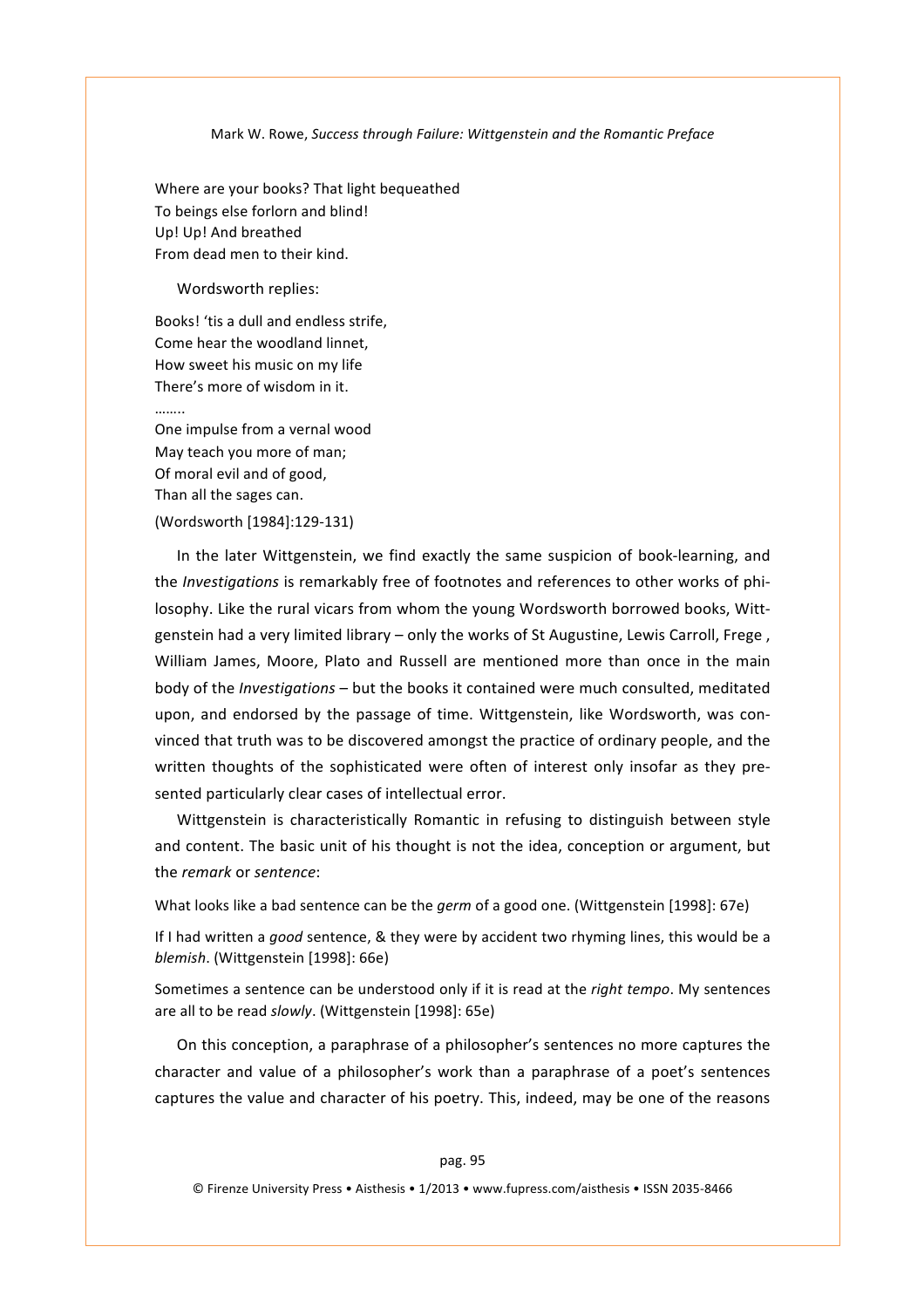behind Wittgenstein's remark, «really one should write philosophy only as one writes a poem» (Wittgenstein [1998]: 28e).

This aesthetic notion of philosophy's relation to language, however, is reinforced and underpinned by an extremely strenuous and deeply Romantic conception of genius and originality. To conform to Wittgenstein's notion of originality, it is not enough merely to express an important idea that no one has thought of before, one must also express an important idea in sentences which embody one's whole character:

Genius is talent in which character makes itself heard. For that reason, I would like to say, Kraus' has talent, an extraordinary talent, but not genius. In some of Lichtenberg's aphorisms] you see not merely an intellectual skeleton, but a whole human being.

That is the reason too why the greatness of what someone writes depends on everything else he writes & does. (Wittgenstein [1998]: 75e)

Naturally enough, Wittgenstein agonized about whether he had such originality himself (and then goes on to agonize about whether this remark about originality is itself sufficiently original):

I cannot judge whether I have only taste, or originality as well. The former I can see distinctly, but not the latter, or only quite indistinctly. And perhaps it has to be like that, & you see only what you *have*, not what you are. Someone who does not lie is original enough. For, after all, the originality that would be worth wishing for, cannot be a sort of trick, or an idiosyncrasy, however marked.

In fact it is already a seed of good originality not to want to be what you are not. And all that has been said before *much* better by others. (Wittgenstein [1998]: 68e)

Given his conception of originality, it is highly important that each sentence expresses his whole person, and he does not wish to lay claim to any sentence which does not do'this.'As'he'says'in'the'Preface'to'the'*Investigations*:

For more than one reason, what I publish here will have points of contact with what other people are writing today. - If my remarks do not bear a stamp which marks them as mine, then I do not wish to lay any further claim to them as my property. (Wittgenstein [2009]: 4e)

The aesthetic and expressive reasons described above for the impossibility of paraphrase could come apart: one could, for example, believe that poetic value cannot be captured in paraphrase even if one holds a completely formalist conception of poetry; and one could think that every idea or argument (however they are expressed) should uniquely embody the originator's whole personality. But when taken together, one can understand why Wittgenstein so hated his ideas being expounded by others and why indeed that he thought such appropriation was in fact impossible.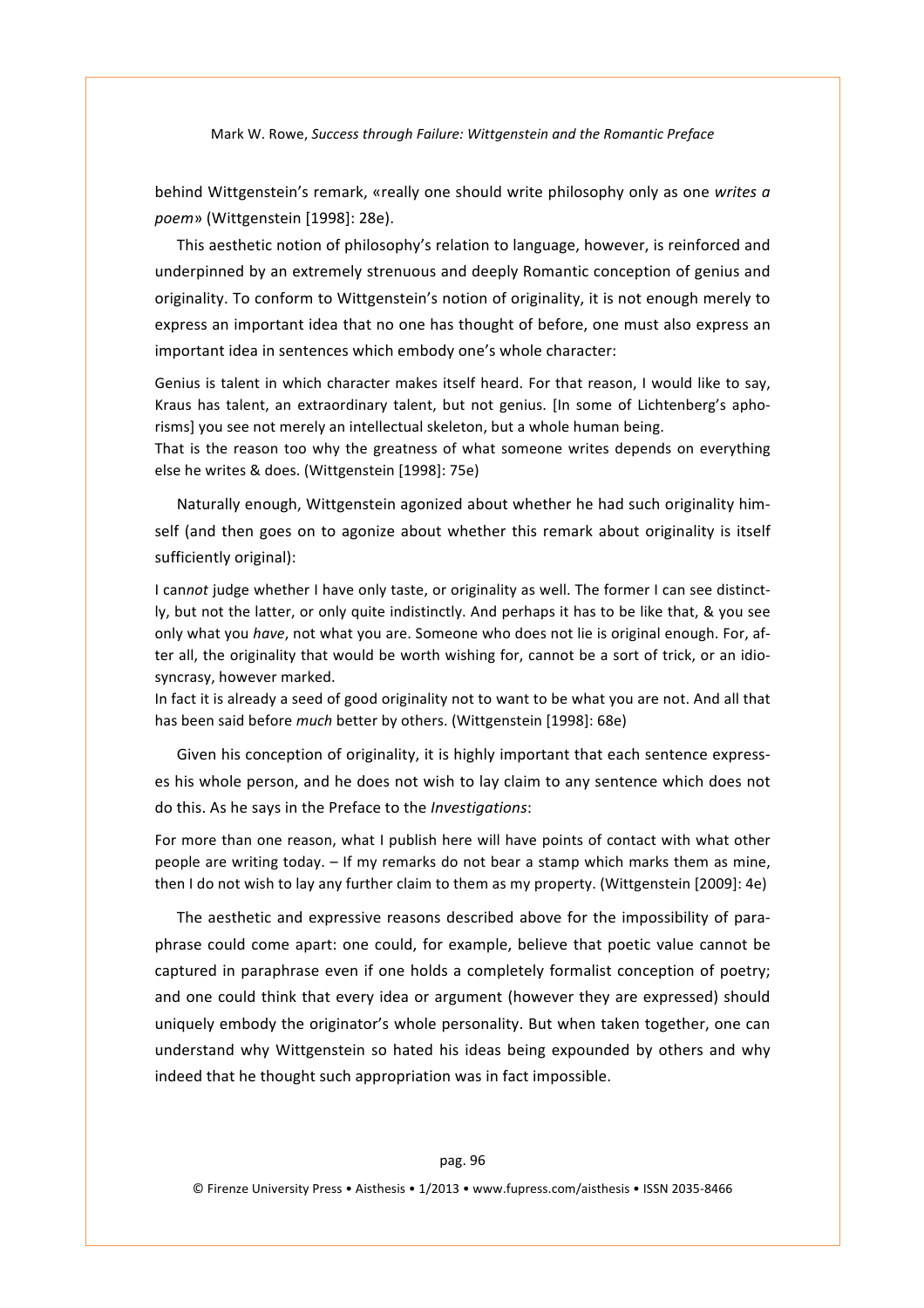If you believe in the aesthetic reason for the impossibility of paraphrase then another expositor of Wittgenstein's ideas can only quote his sentences with or without attribution. If the expositor quotes them with an attribution then the expositor has not played any role in the sentences at all; if he quotes them without attribution then his work can only be deeply dishonest. If you believe in the expressive reason for the impossibility of appropriation, then any idea of Wittgenstein's, when used by an expositor, will still bear Wittgenstein's unique stamp. It can therefore either be an idea of Wittgenstein's, or an exact imitation of Wittgenstein's thought – something Wittgenstein can only have found artificial, grotesque and inauthentic. As both reasons function together in Wittgenstein's outlook, any appropriation of his remarks by others can only be dishonest and grotesque.'

As he has such a strenuous conception of originality, it is not surprising he holds a low and disparaging conception of influence. Given his tendency to use organic metaphors in this kind of context, it would seem natural for him to think of influence as the modification of inherited characteristics, or grafting, or retraining and guiding a plant. But instead of these images, he can only think of influence in terms of dead matter shriveled husks and egg shells - which still cling to the living being:

It's a good thing I don't let myself be influenced! (Wittgenstein [1998]: 3e)

My thinking, like everyone else's, has sticking to it the shriveled husks of my earlier (withered) thoughts. (Wittgenstein [1998]: 27e)

Every artist has been influenced by others & shows (the) traces of that influence in his works; but what we get from him is all the same only his own personality. What is inherited from others can be nothing but egg shells. We should treat the fact of their presence with indulgence but they will not give us Spiritual nourishment. (Wittgenstein [1998]: 27e)

It will be hard to follow my portrayal: for it says something new, but still has egg-shells of the old material sticking to it. (Wittgenstein [1998]: 51e)

Wittgenstein places great stress on the spontaneity of ideas – like Shelley and several other Romantic theorists - and finds an inadequate but fresh idea superior to a correct but conventional revision. Again, the revision is just described as a form of dead matter:

A mediocre writer must be beware of too quickly replacing a crude, incorrect expression with a correct one. By doing so he kills the original idea, which was still at least a living seedling. And now it is shriveled & no longer worth *anything*. He may now just as well throw it on the rubbish heap. Whereas the pitiful seedling still had a certain usefulness. (Wittgenstein' [1998]: 90e)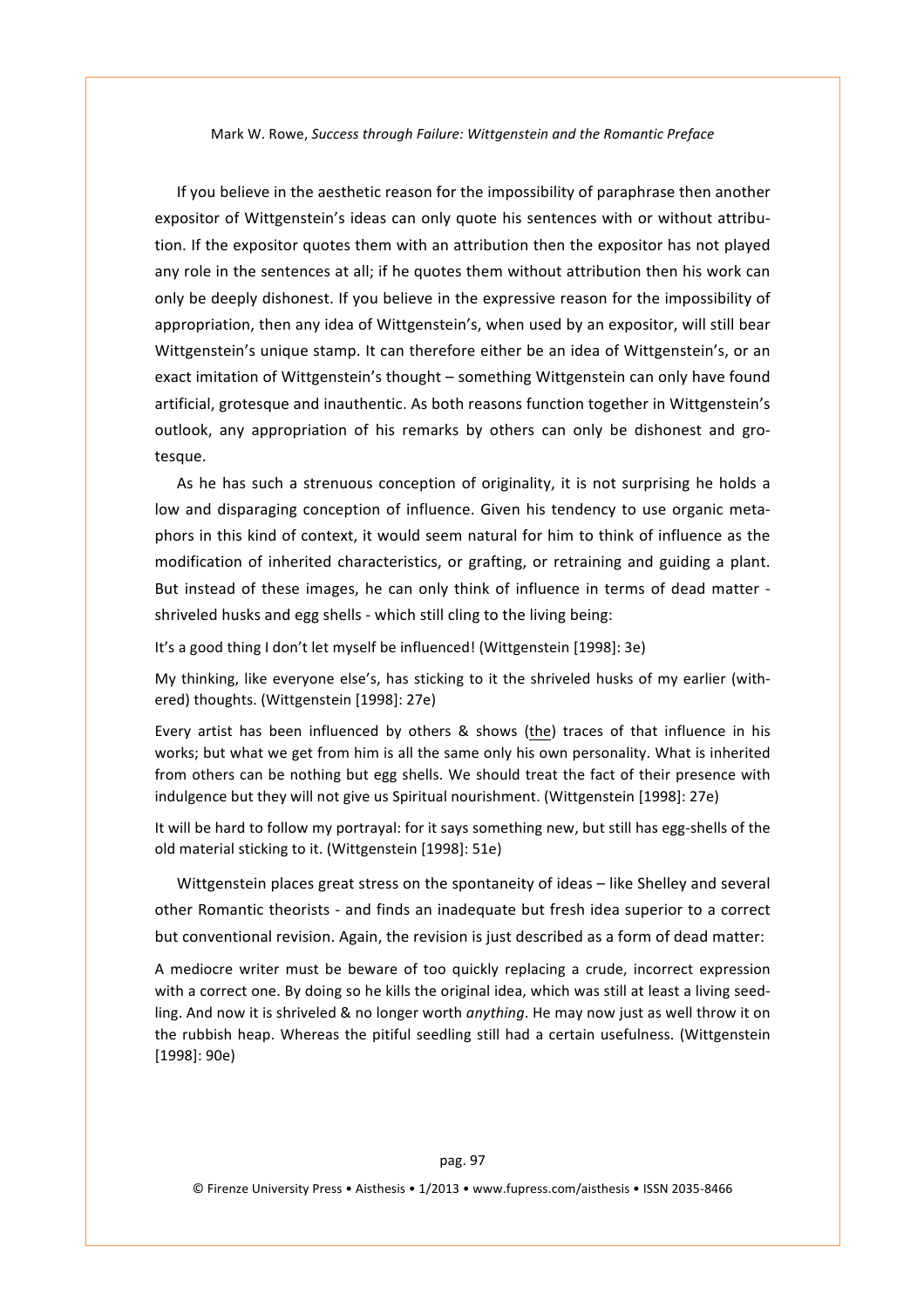2. Both the *Investigations* and *Kubla Khan* have prefaces, but, in a sense, *The Prelude* has two. The first is the initial 269 lines of the 1805 and 1850 versions. These lines describe Wordsworth's journey from London and his difficulties with poetic inspiration, before he begins on the account of his childhood which marks the beginning of the poem proper. The second is the two paragraphs about the *The Prelude* which he included in his preface to *The Excursion*<sup>3</sup>. The latter work was published in 1814, thirty-six years before *The Prelude* itself.

What similarities can we find between the three works' prefaces? The first is that the poetic preface to *The Prelude* and the *Investigations'* preface both tell us that their authors tried to write a conventional work.

In the opening pages of The Prelude, Wordsworth reports that he leaves London full of a sense of freedom and creativity, but soon finds his inspiration becomes intermittent and troublesome:

It was a splendid evening, and my soul Once more made trial of her strength, nor lacked Aeolian visitations; but the harp Was soon defrauded, and the banded host Of harmony dispersed in straggling sounds, And lastly utter silence! (Wordsworth [1954]: 94-99)

The Poet, gentle creature as he is. Hath, like the Lover, his unruly times; His fits when he is neither sick nor well, Though no distress be near him but his own Unmanageable thoughts.

#### (Wordsworth [1954]: 135-39)

He then sets himself sternly to the task of writing a traditional epic, and he tries and rejects the following topics: King Arthur, Mithridates, Sertorius, an as yet unsung highsouled man, Dominique de Gourges, Gustavus I of Sweden, William Wallace, and some fictional story of his own [P:I: 169-227]. He then returns to a topic which has attracted him for years:

Then a wish My best and favourite aspiration, mounts With yearning toward some philosophic song

<sup>3</sup> The Excursion, in William Wordsworth: The Poems, Volume Two (ed.) John O.Hayden (Harmondsworth: Penguin, 1977), pp. 35-7. Hereafter "E".

#### pag.'98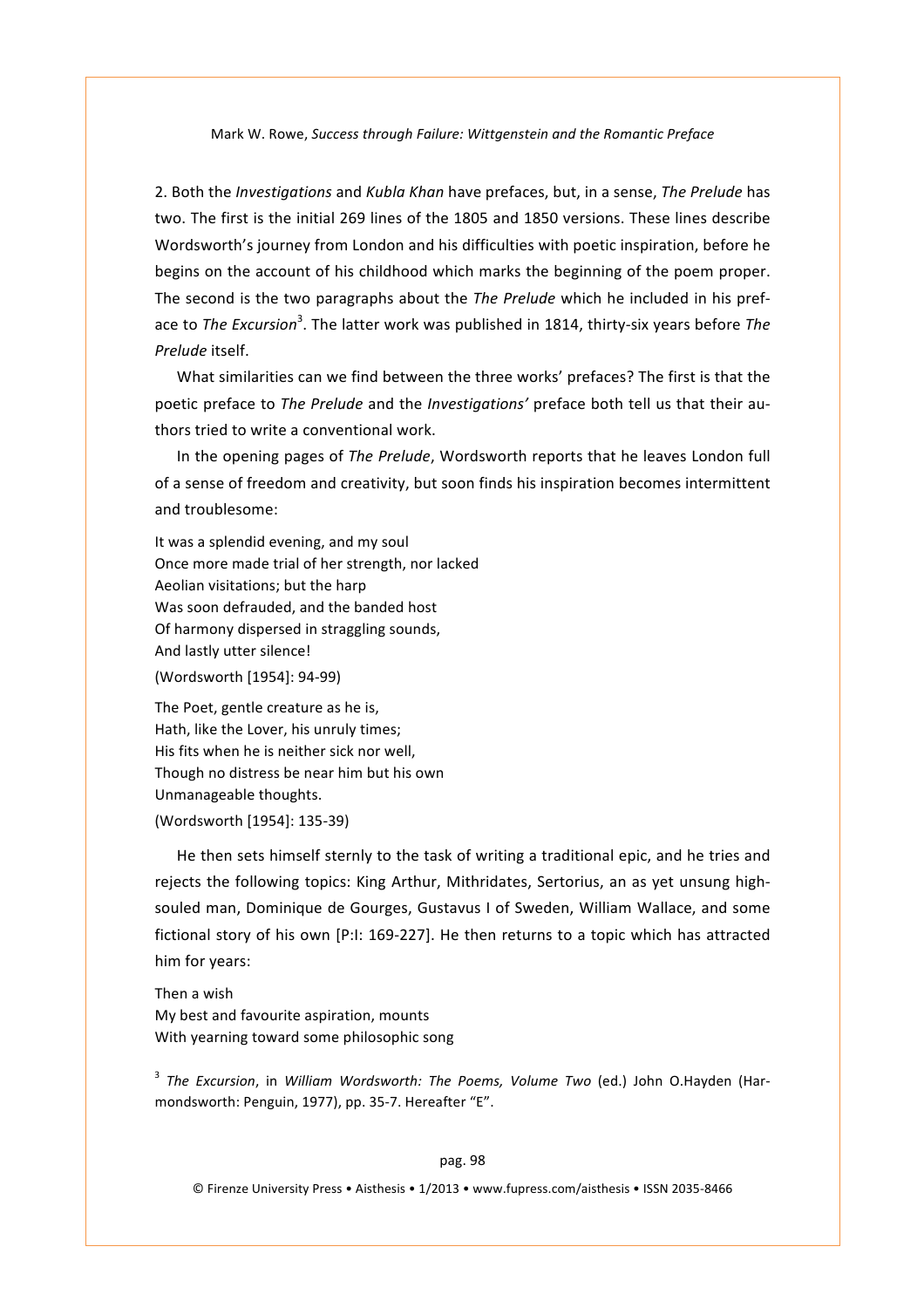Of Truth that cherishes our daily life (Wordsworth [1954]: 227-230)

But from this awful burthen I full soon Take refuge and beguile myself with trust That mellower years will bring a riper mind And clearer insight. Thus my days are past In contradiction

(Wordsworth [1954]: 234-7)

This is my lot; for either still I find Some imperfection in the chosen theme, Or see of absolute accomplishment Much wanting, so much wanting, in myself, That I recoil and droop, and seek repose In listlessness from vain perplexity, Unprofitably travelling toward the grave, Like a false steward who hath much received And renders nothing back (Wordsworth [1954]: 261-9)

Finally, in frustration and despair, he asks how it can be that every moment of his life seemed to be preparing him for this task, and yet he finds himself incapable of tackling it:

# Was it for this

That one, the fairest of all rivers, loved To blend his murmurs with my nurse's song, And, from his alder shades and rocky falls And from his fords and shallows, sent a voice That flowed along my dream? For this, didst thou, O Derwent! Winding among grassy holms Where I was looking on, a babe in arms, Making ceaseless music that composed my thoughts To more than infant softness, giving me, Amid the fretful dwellings of mankind A foretaste, a dim earnest, of the calm That Nature breathes among the hills and groves (Wordsworth [1954]: 269-81)

pag. 99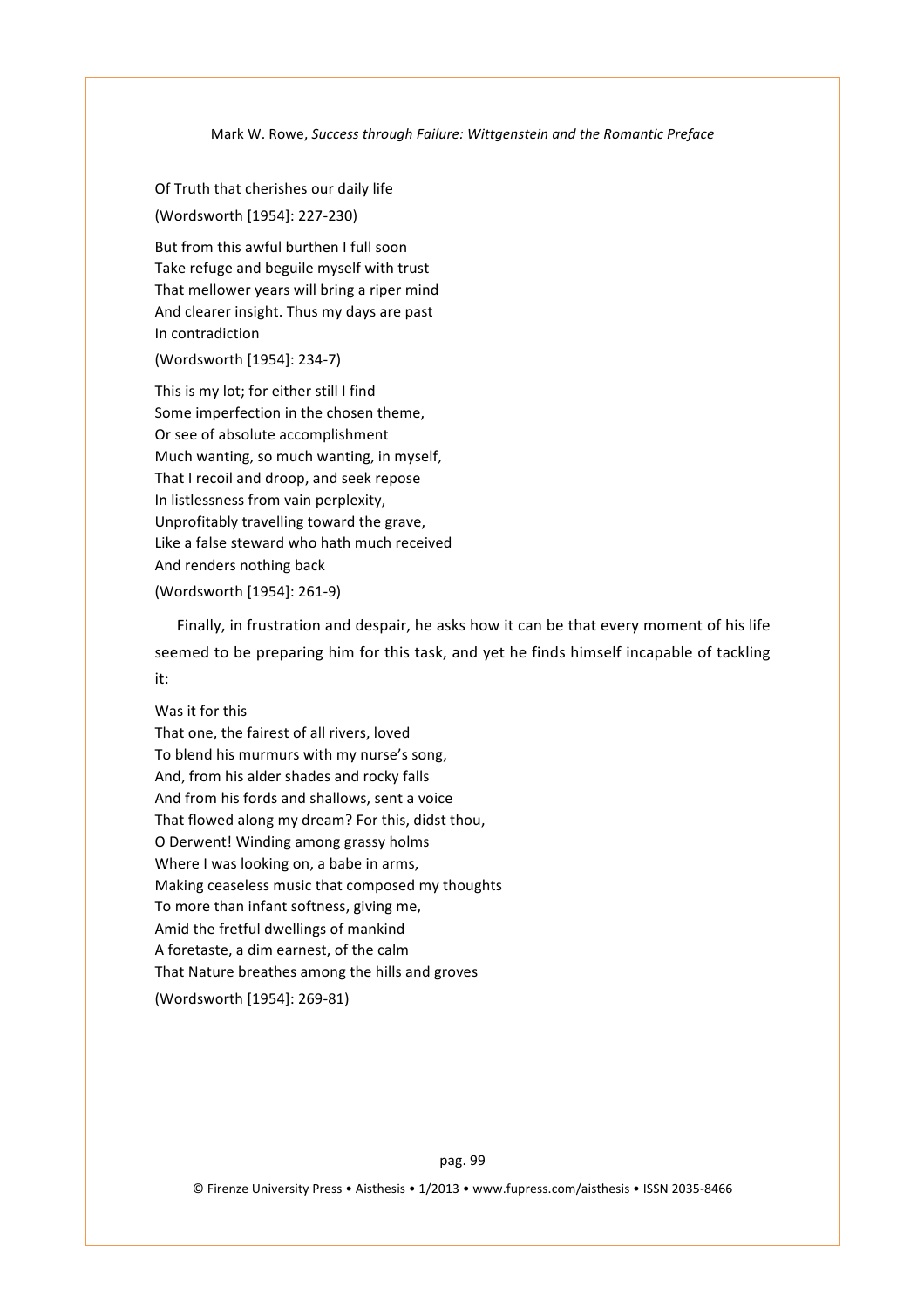And suddenly we realize, and he realizes too, that he has found his theme<sup>4</sup>. It is the very moment he gives up, the very moment he stops trying, that inspiration is released: the verse, which up to this point has been crabbed, dry and conventional, suddenly becomes supple and flexible, the images begin to intermingle and divide, his epic begins to flow unstoppably. A cry of despair at being unable to write a great poem begins the great poem itself: it is almost as if his subject matter – his own rural boyhood – stood too close for him to see it clearly, and he is startled and amazed at its immediacy.

Wittgenstein too spent years wrestling with his own 'unmanageable thoughts'. In the preface to the *Investigations*, he writes:

Originally it was my intention to bring [my major preoccupations] together in a book whose form whose form I thought of differently at different times. But it seemed to me essential that in the book the thoughts should proceed from one subject to another in a natural, smooth sequence. (Wittgenstein [2009]: 3e)

But he eventually had to concede that this was not going to happen:

After several unsuccessful attempts to weld my thoughts together into such a whole, I realized that I should never succeed. The best that I could write would never be more than philosophical remarks; my thoughts soon grew feeble if I tried to force them along a single track against their inclination. (Wittgenstein [2009]: 3e)

If Wordsworth knew the form he wanted but couldn't find the right kind of content, then' Wittgenstein' had the content but couldn't find the right kind of form. In the *Blue* Book, he tried writing out his thoughts in straightforward expository prose and found this unsatisfactory (it is interesting that Wittgenstein preferred to *dictate* his work; he liked to keep written prose as close as possible to the human voice – hence his interest in'Plato's dialogues and the largely oral culture captured in the Grimms' fairy tales. Beth Savickey has also pointed out to me that he was *told about* many works which influenced him, rather than reading them directly. He then tried out the crabbed puzzles and dry gnomic parables of the *Brown Book*, but again found the final product offputting. Between and after these attempts, he seems to have felt exhausted, utterly demoralized, and full of despair at the thought that he might never be able to write a book: «I *squander* untold effort making an arrangement of my thoughts that may have no value whatsoever» (Wittgenstein [1998]: 33e); «I am now writing my book, or trying to write it, and write bit by bit and without any progress; from hand to mouth. It is im-

 $4$  This literary effect can only be found in the 1805 and 1850 versions of the poem. He did not bother to write up his struggle with inspiration in the 1799 version which begins at line 269 of the later texts. See The Pedlar, Tintern Abbey, and Two-part Prelude, p. 41.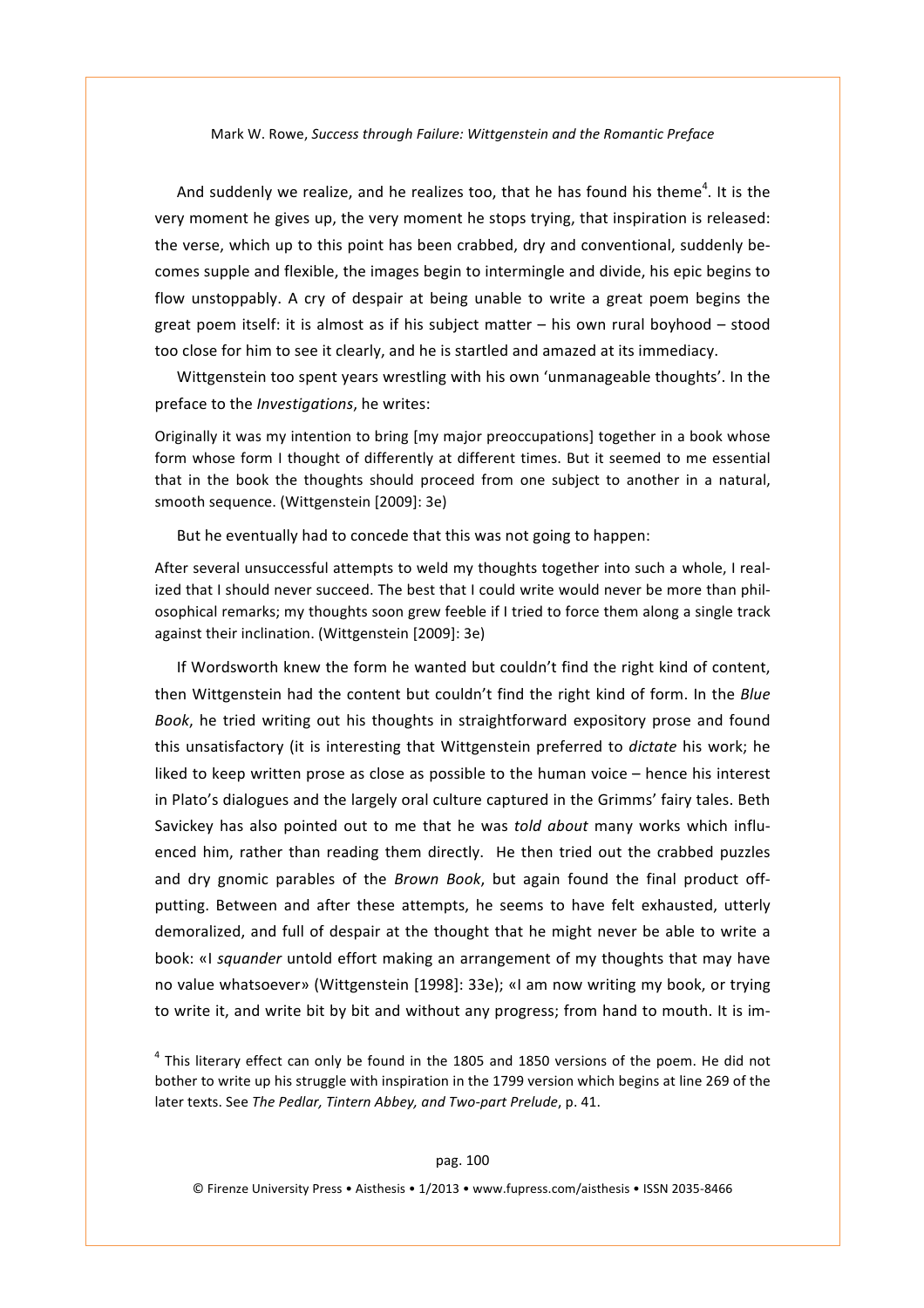possible that like this something good will come out of it» (Gilmore [1990]: 193-194); «The remarks which I write enable me to teach philosophy well, but not to write a book» (Gilmore [1990]: 193-194).

Initially, Wittgenstein thought his way of jumping around a topic was just an unsatisfactory feature of his own thought:

If I am thinking just for myself without wanting to write a book, I jump about all round the topic: that is the only way that is natural to me. Forcing my thoughts into an ordered sequence is a torment for me. Should I even attempt it now? (Wittgenstein [1998]: 33e)

He also thinks it might be as well to give up trying to write a book and just jot down miscellaneous remarks which could be published after his death:

I am above all much too uneasy, much too constrained in my writing. If I were to write like this, then it is better to write no book, but rather to restrict myself here after a fashion to writing remarks which are still perhaps to be published after my death? (Gilmore [1990]: 193-194)

He needed three insights before he could make progress. First, he needed to see that his way of jumping around a topic was not a fault of his own thinking-style, and that it was connected to the nature of his method and his subject matter. Second, two favourite metaphors needed to coalesce:

To piece together the landscape of these conceptual relationships out of their individual fragments is too *difficult* for me. I can only make a very imperfect job of it. (Wittgenstein  $[1998]$ : 90e)

And what I basically am after all is a painter, & often a very bad painter. (Wittgenstein [1998]: 95e)

In isolation, these remarks can sound unrelated and dismally downbeat. Putting together a landscape sounds like a truly Herculean task (no wonder he's failing at it); and being a bad painter suggests no realizable task, project, or end point. But in the Preface to the *Investigations* these metaphors are happily combined. He is no longer trying to assemble'a'landscape'but'*sketches\**of'landscape,'and'even'if'some'of'them'are'marred' by poor draftsmanship they have a definite goal and function – they should give the reader an impression of that landscape. Third, under the influence of Goethe, he needed to see that there was a conception of intellectual order that did not depend on abstraction; and, under the influence of Plato, that his remarks could easily be arranged to form a kind of dialogue, thereby introducing a further element of spontaneity and spoken language (as we might expect, given Wittgenstein's views on intellectual influence, the influences of Goethe and Plato are utterly transformed by and assimilated into Witt-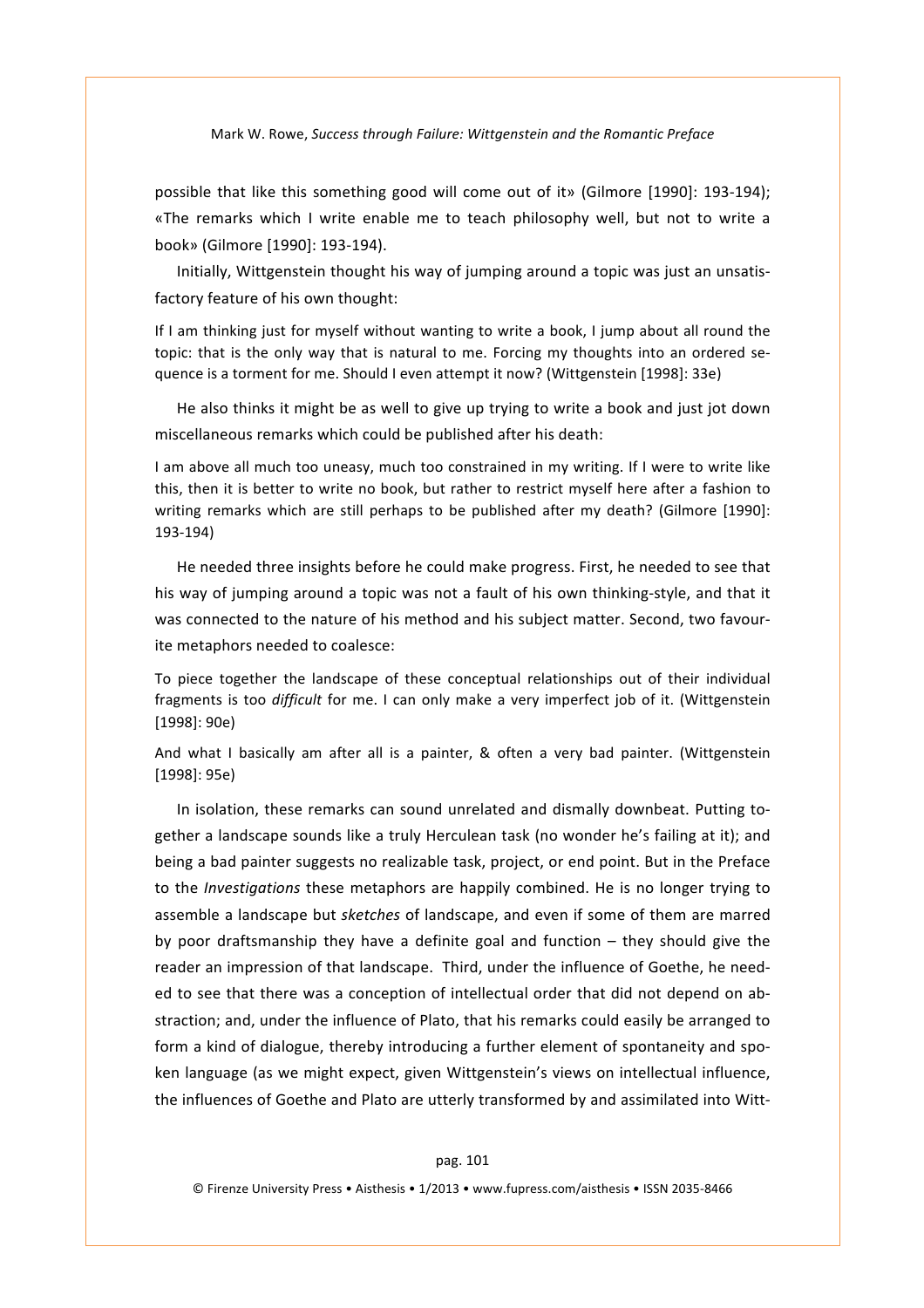genstein's personality. They are no longer dry husks or eggshells, they have become part of his originality, part of his soil). In the *Investigations*, especially in the Preface, all these things have come together, and what seemed to be a weakness proves to be a strength:

After several unsuccessful attempts to weld my results together into such a whole, I realized that I should never succeed. The best that I could write would never be more than philosophical remarks; my thoughts soon grew feeble if I tried to force them along a single track against their inclination. - And this was, of course, connected with the very nature of the investigation.' For it compels us to travel criss-cross in every direction over a wide field of thought. - The philosophical remarks in this book are, as it were, a number of sketches of landscapes which were made in the course of these long meandering journeys.

The same or almost the same points were always being approached afresh from different directions, and new sketches made. Very many of these were badly drawn or lacking in character, marked by all the defects of a weak draughtsman. And when they were rejected, a number of half-way decent ones were left, which then had to be arranged and often cut down, in order to give the viewer an idea of the landscape. So this book is really just an album. (Wittgenstein [2009]: 3e, 4e)

In both *The Prelude* and the *Investigations*, we notice that the main enemies are ambition and the will: both writers exhaust and harry themselves trying to achieve a conventional goal. They haul against the grain of their task and talent, force themselves to get words down on the page, and yet nothing can quite disguise their deeper knowledge that there is something fundamentally awry about their basic projects. It is at the point of despair that the truth reveals itself and it is right in front of their eyes. Wordsworth didn't need to do research on his subject; book-learning was the last thing he needed: his childhood stood before him, and vet he could not see it as a subject matter because the idea of someone low-born writing a 15,000-line psychological autobiography in verse was unheard of an act of apparently astounding egotism. Similarly, it took years for Wittgenstein to see that his remarks could be more than just teaching notes that could be read after his death, and that, with a little pruning, re-ordering, and a touch more of the conversational voice, they could not only form a good book, but an infinitely better book than the one he originally planned to write. Here was another discovery that was right in front of his eyes, and was, in a way, obvious, but which took him an immense and exhausting effort to see. It turns out that, for Wittgenstein, a tormenting problem of philosophical form, and a tormenting problem of philosophy, present the same kind of difficulty and have the same kind of solution.

What Wordsworth and Wittgenstein needed was not effort and will, but time and what Wordsworth called «wise passiveness». He remarks in the poetic preface to *The*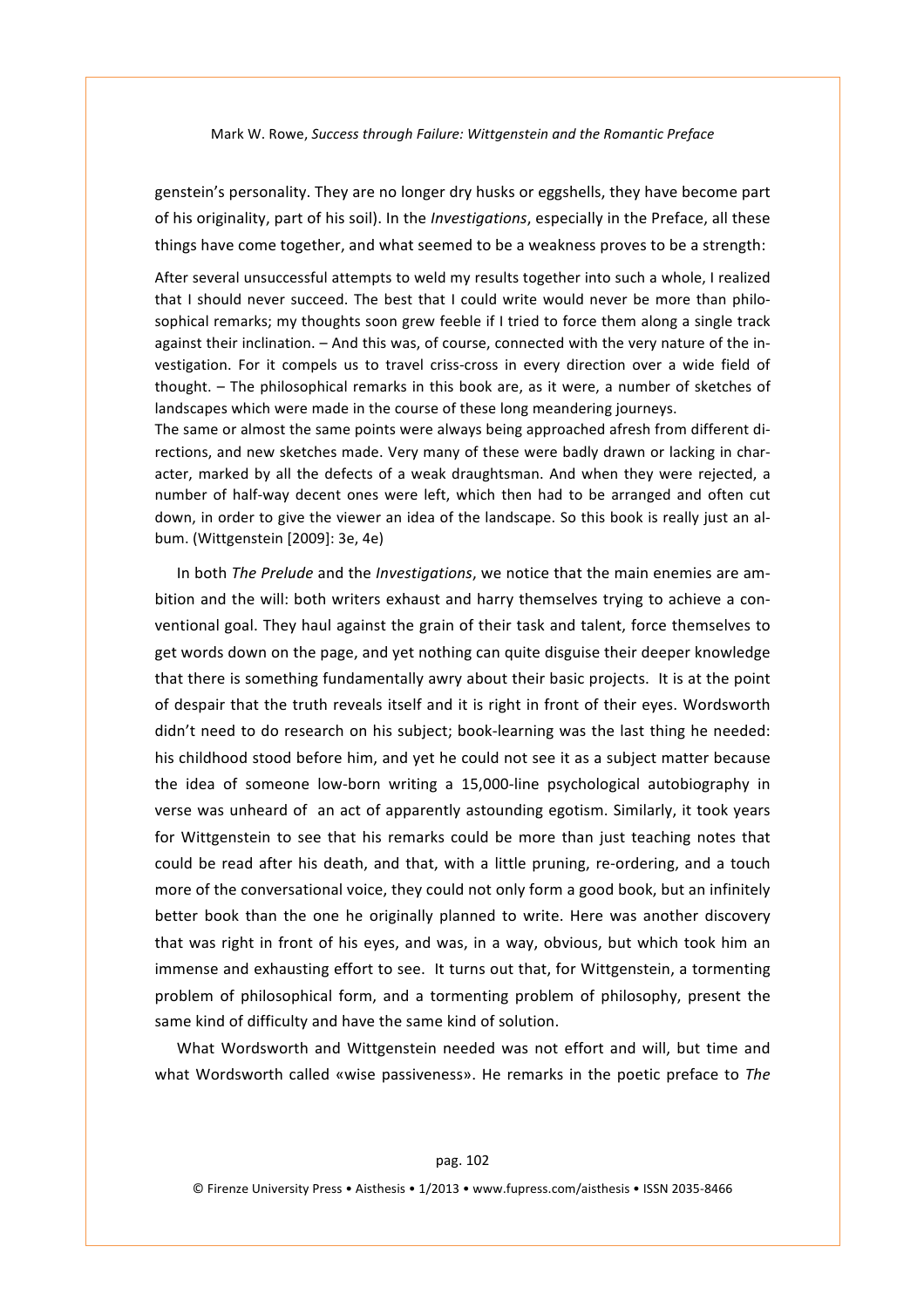*Prelude* that the poet's mind is «best pleased / While she as duteous as the mother dove / Sits brooding  $[...]$ » (Wordsworth  $[1954]$ : 139-41); that poetry is best thought of as «emotion recollected in tranquility» (Wordsworth [1984]: 611); and many of his poems mention that a gap of between two and five years passed between the original scene of inspiration and the actual writing of a poem. Wittgenstein also liked to emphasize the virtues of slow thought: «This is how philosophers should salute each other: "Take your time!" [CV: 91e]; My sentences are all to be read *slowly*» (Wittgenstein [1998]: 65e); «In philosophy the winner of the race is the one who can run most slowly. Or: the one who gets to the winning post last» (Wittgenstein [1998]: 40e). The unconscious needs time to do its work: to worm its way past convention, superficial conceptualizations, and the limited catalogue of established literary forms which tradition has bequeathed.

In Wordsworth and Wittgenstein, ambition, convention, consciousness and the will are the enemy, which brings me to *Kubla Khan* – a poem whose composition allegedly avoided ambition, convention, consciousness and the will altogether (both *Kubla Khan*) and its *Preface* are included in an appendix to this article).

What possible analogies could there be between this poem and the *Investigations*? Well, we might note that both works are apparently fragmentary: *Kubla Khan* is divided into four related sections but there is no transitional binding material and the relationships between the four parts are far from clear. The *Investigations* is also apparently fragmentary and – to a surprising extent for a philosophy book – reliant on images, symbols and analogies. This is not just a stylistic ornament, but an integral part of Wittgenstein's method: he hopes to loosen the grip of false pictures which possesses us by suggesting others. Similarly, one cannot fail to be struck by the fact that the landscape of Kubla Khan is mysterious and symbolic, and any explanation of it requires these symbols to be explicated and unpacked. Finally, we might note that *Kubla Khan*, like the *Investigations*, presents us with sketches of mountainous landscapes; or rather a number of sketches of the same rugged landscape drawn from different angles.

Both works are equipped with prefaces which express doubts about the works which follow. Coleridge finds the need to diminish his work in its *Preface*. Besides subtitling it "a fragment", he says that, in publishing the poem, he is merely acceding to the request of Lord Byron «a poet of great and deserved celebrity»; and that, in his own opinion, he publishes the poem 'rather as a psychological curiosity, than on the ground of any supposed *poetic* merits». Similarly, despite Wittgenstein saying that he realizes his fragmentary form, jumping from one topic to another, is brought about by the nature of his subject matter, he still expresses deep unease about his work. He comments that «the best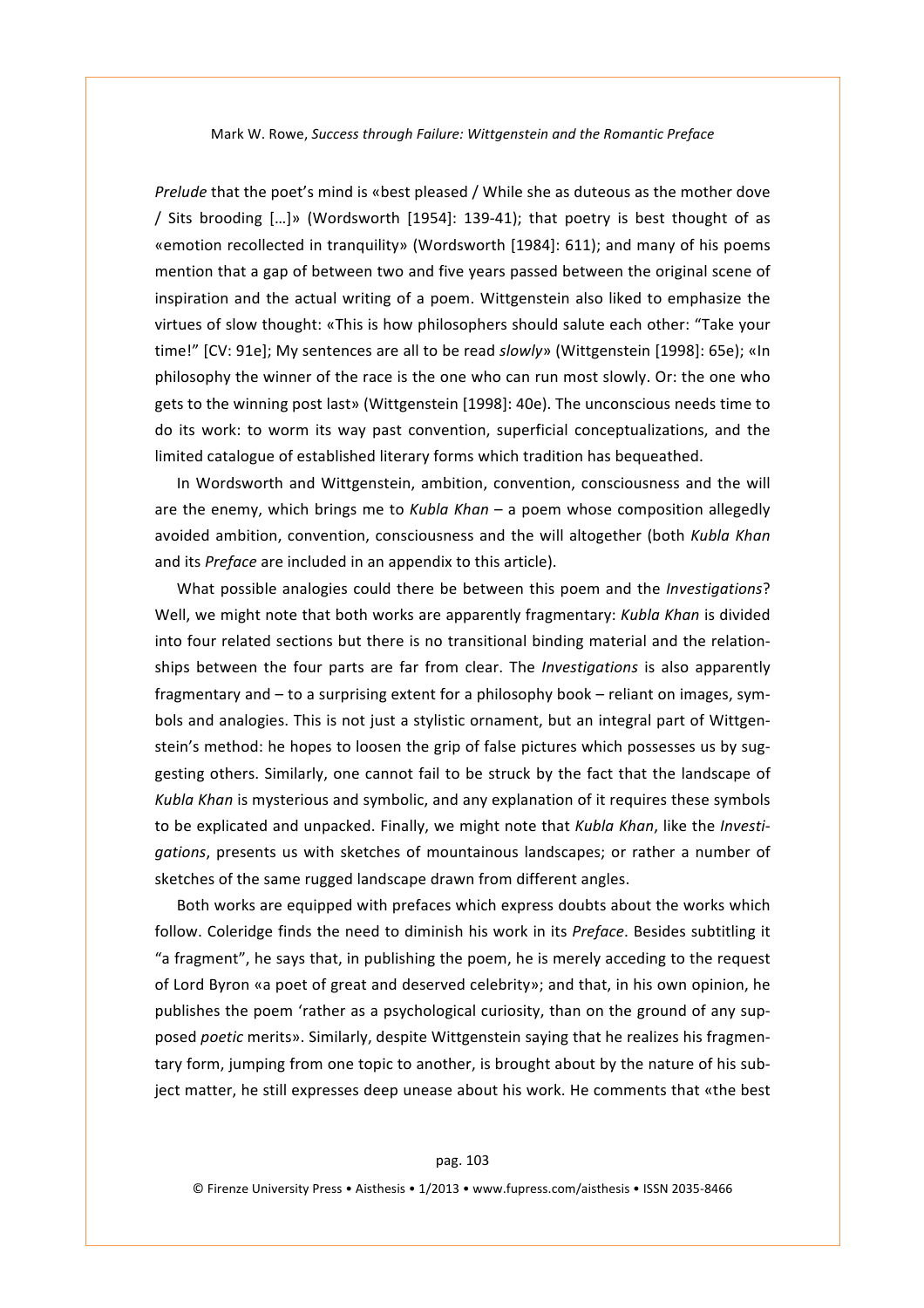I could write would never be more than philosophical remarks» (Wittgenstein [2009]: 3e); «I make [these remarks] public with some misgivings. It is not impossible that it should fall to the lot of this work, in its poverty, and in the darkness of this time, to bring light into one brain or another – but, of course, it is not likely» (Wittgenstein [2009]: 4e); «I should have liked to produce a good book. It has not turned out that way, but the time is past in which I could improve it» (Wittgenstein [2009]: 4e). Finally, in 1946, long after the bulk of the *Investigations* was finished, he still expresses doubts about the value and originality of the form he has so painfully discovered:

It is possible to write in a style that is unoriginal in form – like mine – but with well chosen' words; or on the other hand in one that is original in *form, freshly* grown from within oneself. (And also of course in one which is botched together just anyhow out of old furnishings). (Wittgenstein [1998]: 60e)

In some sense too, all three works under discussion look incomplete. Coleridge was convinced that *Kubla Khan* lacked the two or three hundred lines he felt he had originally composed for it (Coleridge [1991]: 296) and, as he says at the end of the *Preface*: the author has frequently purposed to finish for himself what had been originally, as it were, given to him. «I shall sing a sweeter song today<sup>5</sup>: but that to-morrow is yet to come» (Coleridge [1991]: 296-7). The poem's fragmentary and apparently incomplete state is certainly' one' reason' why' he' withheld' its' publication' for' so' long.' The' *Investigations* seems obviously incomplete, and one reason why Wordsworth did not attempt to publish *The Prelude* himself is that it was supposed to be a genuine prelude to his life's great task: an enormous three-part philosophical poem called *The Recluse*, which would expound Wordsworth's views on man, nature and society. In the prose preface he writes:

The preparatory poem [*The Prelude*<sup>6</sup>] is biographical, and conducts the history of the Author's mind to the point when he was emboldened to hope that his faculties were sufficiently matured for entering upon the arduous labour which he had proposed to himself [*The Recluse*]; and the two Works have the same kind of relation to each other, if he may so express himself, as the ante-chapel has to the body of a gothic church. (Wordsworth [1977]: 36)

Wordsworth published the second part *The Recluse* as *The Excursion* in 1814, but must have felt deeply discouraged by its reception (it was the recipient of a destructive review by Francis Jeffrey beginning with the celebrated sentence, «This will never do»);

 $5$  The quotation is from Theocritus; Coleridge gives the untranslated Greek.

 $6$  Wordsworth did not call his poem "The Prelude"; this title, which emphasizes the poem's anticipatory and dependent status, was agreed on by the poet's literary executors. Wordsworth tended to refer to this work as "The poem to Coleridge".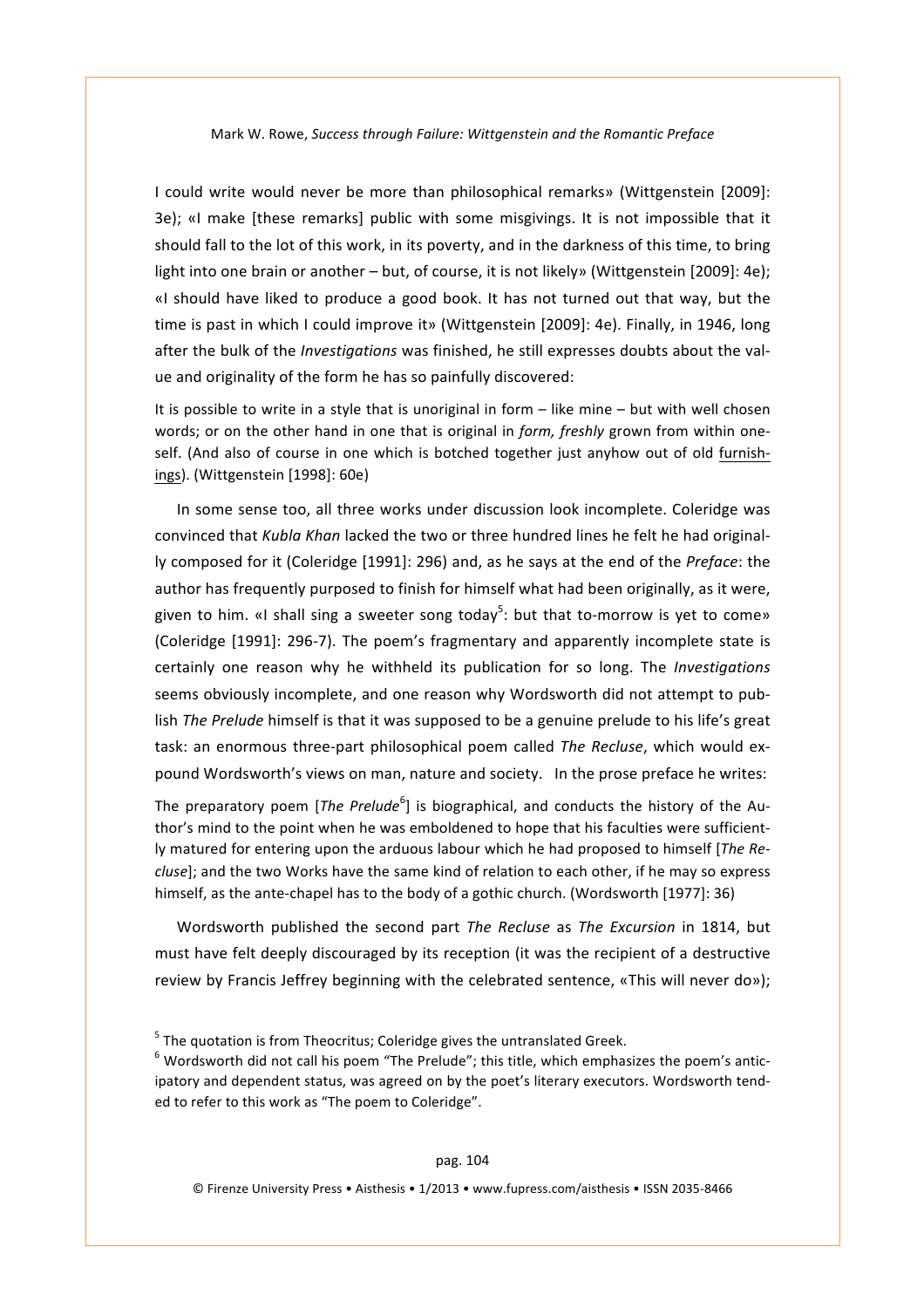several hundred lines of the first part were sketched but never published; and the third remained completely unwritten. Independent publication of The Prelude was thus ruled out for two reasons: first (as I mentioned above), its extreme length and autobiographical content; second, the fact that it explained why Wordsworth's upbringing made him uniquely fitted for a great task, when he had manifestly failed to complete this great task.'

In all three cases one feels that the works were so radical and so original that their authors did not quite understand what they had produced. In at least the cases of Wordsworth and Coleridge, neither appeared to recognize that the apparently unsatisfactory work they had produced, was in fact more brilliant and original than the work they had been striving to produce; and that the final work was, contrary to all appearances, finished and complete.

Although it has striking sections, no one thinks that The Excursion is Wordsworth's best work, and it is very hard to feel that, if the other two sections had been completed, then this judgement would have been revised; indeed, the fact that he couldn't complete the other two sections suggests his inspiration was lower, and his decision to abort them correct. From our present perspective, we can also see that, in writing The Prelude. Wordsworth had actually written and completed the poem about man, nature and society he was still trying to write; but The Prelude's dissimilarity to earlier and more conventional philosophical poems prevented him from recognizing this. In the same way, it is exactly the compression of *Kubla Khan* – together with its mysterious, fragmentary and symbolic form – which explain its power and potency: one can only feel that, had Coleridge added his additional several hundred lines, and produced a smoother, more rational and more conventional poem, his work would have been much less striking. Again, he had completed the work he continued to try and write, but his work was too darkly symbolic, fragmentary and original for him to recognize it as already finished.'

In the case of the *Investigations* too, it seems that the form Wittgenstein eventually arrived at is altogether more telling and effective than any of the conventional forms he earlier envisaged. The dialogic form invites the reader to participate in the conversation, and this effect is enhanced by the use of reader-directed unanswered questions and the perpetual use of analogies which the reader must interpret. In addition, the attempt to achieve a perspicuous overview is something which cannot be put on the page for the reader to register; attaining such an overview is something that can only come about in the reader's consciousness – all the text can do is offer a series of prompts that may or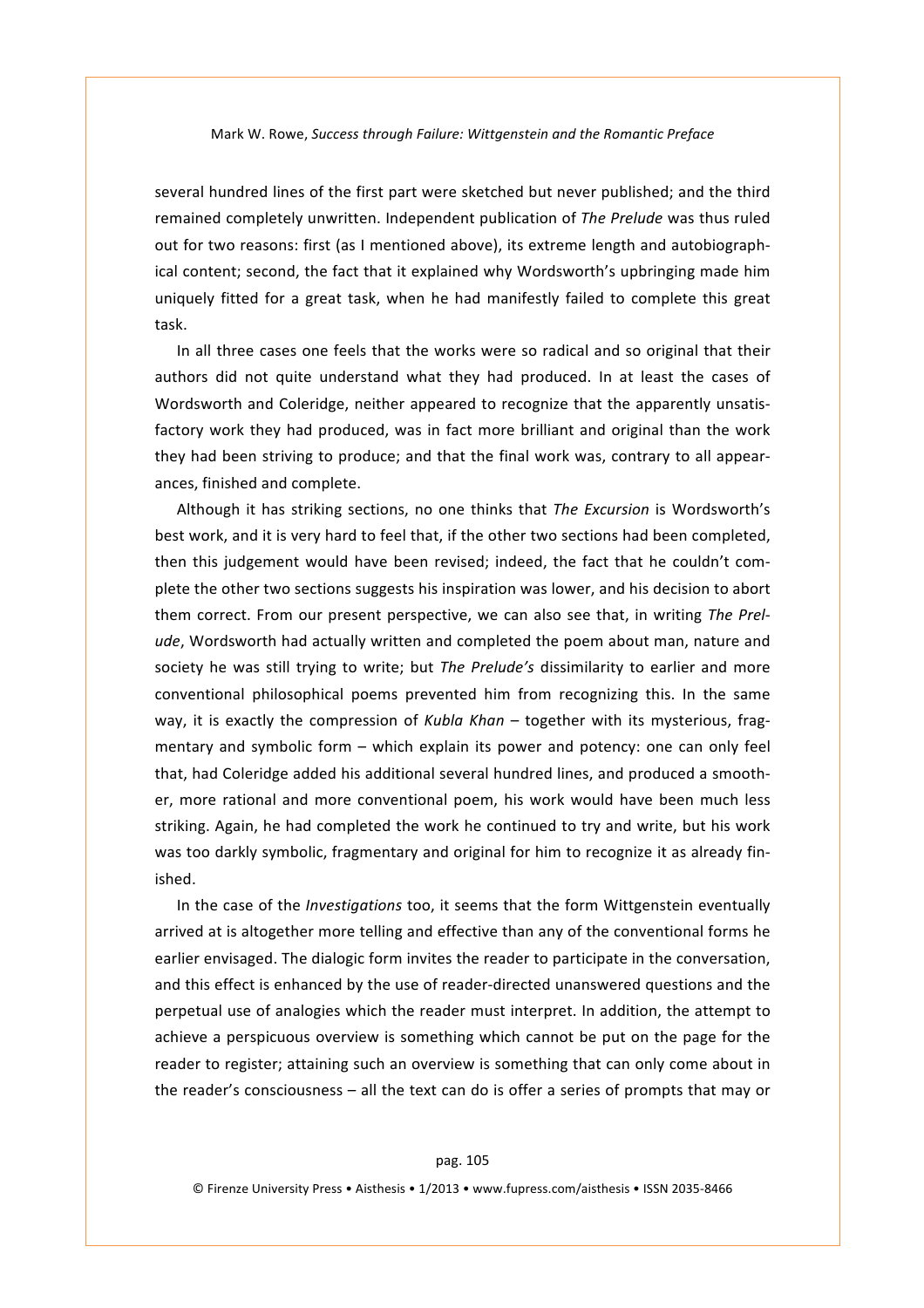may not achieve this outcome. The riskiness inherent in the method can look like a weakness, but when it succeeds, the effect it achieves is altogether more intimate and permanent. Telling a joke is a much riskier undertaking than explaining a joke, but the sudden and explosive reordering achieved by a successful joke is of a wholly different kind and degree from that achieved by the careful explanation of a joke.

Can it be claimed that the *Investigations is* in fact complete, and that Wittgenstein for some reason did not recognize this to be the case? In order to answer this question, we'would have to decide what it would *be* for such a work to be finished: how should a tale which starts with a child learning language, and then traces the apparently endless muddles and aporias language gets us into, end? What would a satisfying dénouement be? One point Wittgenstein makes throughout the book is that it is not possible to codify and catalogue our understanding of language in any area that is not self-consciously constructed, and that every significant list has to end "and similar things", "and the like", "and so on", "etc". Moreover, dissolving one set of puzzles does not mean that they will not recur; in fact, it is all too likely that they will recur. Thus, if Wittgenstein felt he could not publish his work because it was incomplete, then once again, this is a case of a writer not quite recognizing what he has produced. Incompleteness in this case did not mean failure; it was an inevitable concomitant of success; of seeing the problem clearly. A work like this could never be completed; it could only be abandoned, and whether it was abandoned twenty pages earlier or a hundred pages later could make little difference.

The inability of all three authors to recognize both the quality and completeness of their own work is supported by two telling facts. First, in all three cases, there was a very extended lapse of time between their earliest versions being sketched and their final versions being published. In *Kubla Khan's* case about 19 years; in the *Investigations'* 24; in The Prelude's 52. Second, it is striking that all three works required the intervention of others to get them into print: in Coleridge's case, Lord Byron; in the cases of both Wordsworth and Wittgenstein, their literary executors.

*The Prelude* is work about the growth of the mind, and the role man, society and nature plays in it; and the same is true of the *Investigations*. Furthermore, both are selfconscious works: The Prelude is a poem about poetry and being a poet; the *Investigations* is a book about philosophy and being a philosopher.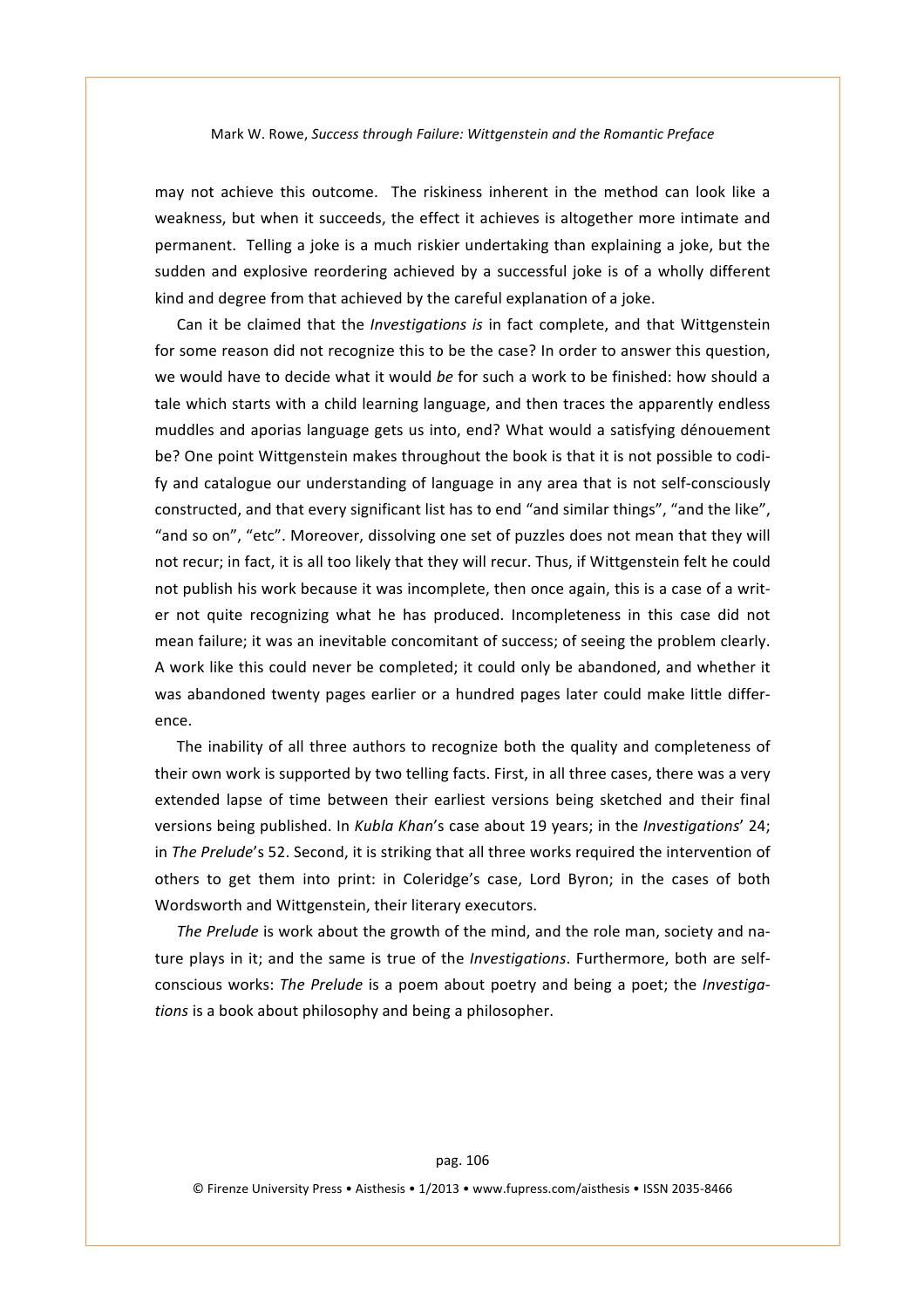It is much more contentious to make both claims about *Kubla Khan* but I think both claims are nonetheless true<sup>7</sup>. The first stanza is about order and control: the Khan decrees a pleasure dome to be built, and an exactly specified area («twice five miles») is enclosed with a wall to create a sunlit garden. In the second stanza, this eighteenthcentury landscape is contrasted with a savage chasm full of violence, sacred terror, unsleeping elemental force, and unappeased sexual longing. It seems not unreasonable to find the Ego's pursuit of rational pleasures in the first stanza; and the terrifying dark energies of the  $Id$  – Eros and Thanatos – in the second.

Many accounts of the creative process mention that it has two components: an initial upsurge of inspiration, followed by a period of reflection and rational criticism: only the conjunction of the two can result in satisfactory art. Accordingly, in the third stanza, we find that the lucid rationality of the Ego and the savage energies of the Id are brought together, as the shadow of the sunny pleasure dome floats on waves where the mingled measure of the fountain and the caves can be heard.

The result is described in two elements which emerge for the first time in the last stanza: music and a musician. The narrator fantasizes about taking up the song, and at the end of the poem he imagines himself worshipped as a mystically inspired bard. If we recall Goethe's remark that architecture is frozen music, then perhaps the Abyssinian' maid releases the harmonies that were present from the beginning in the pleasure dome and its garden. But why music should music emerge at this point? Why not poetry? My suspicion is this: by the very late eighteenth century, music was beginning to replace poetry as the paradigm of art, and thus is the most suitable artform to go proxy for art of all kinds. By the mid-to-late nineteenth century, music's ascent was complete: we can find this reflected in Pater's remark, "All art aspires to the condition of music"; and in the treatment which Richard Wagner demanded and received.

From this interpretation we can see two things: first, that the poem is complete; second, that *Kubla Khan*, in symbolic form, represents the mind – and in particular, the mind of the creative artist – in operation. Like The Prelude, it is poem about poetry and the mind of the poet. The landscape also contains biographical elements. The mountains' and valleys of Cumbria are described at length in *The Prelude*; and just as we can detect the hills around Kirchberg and Trattenbach in Wittgenstein's writings, so Richard Holmes detects the hills and valleys of Somerset in Coleridge's vision: «[...] Any foot-

 $<sup>7</sup>$  The following three paragraphs summarize the argument of my paper *"Kubla Khan" and the*</sup> *Structure of the Psyche, "English", vol.* 40, no. 167, Summer 1991, pp. 145-54.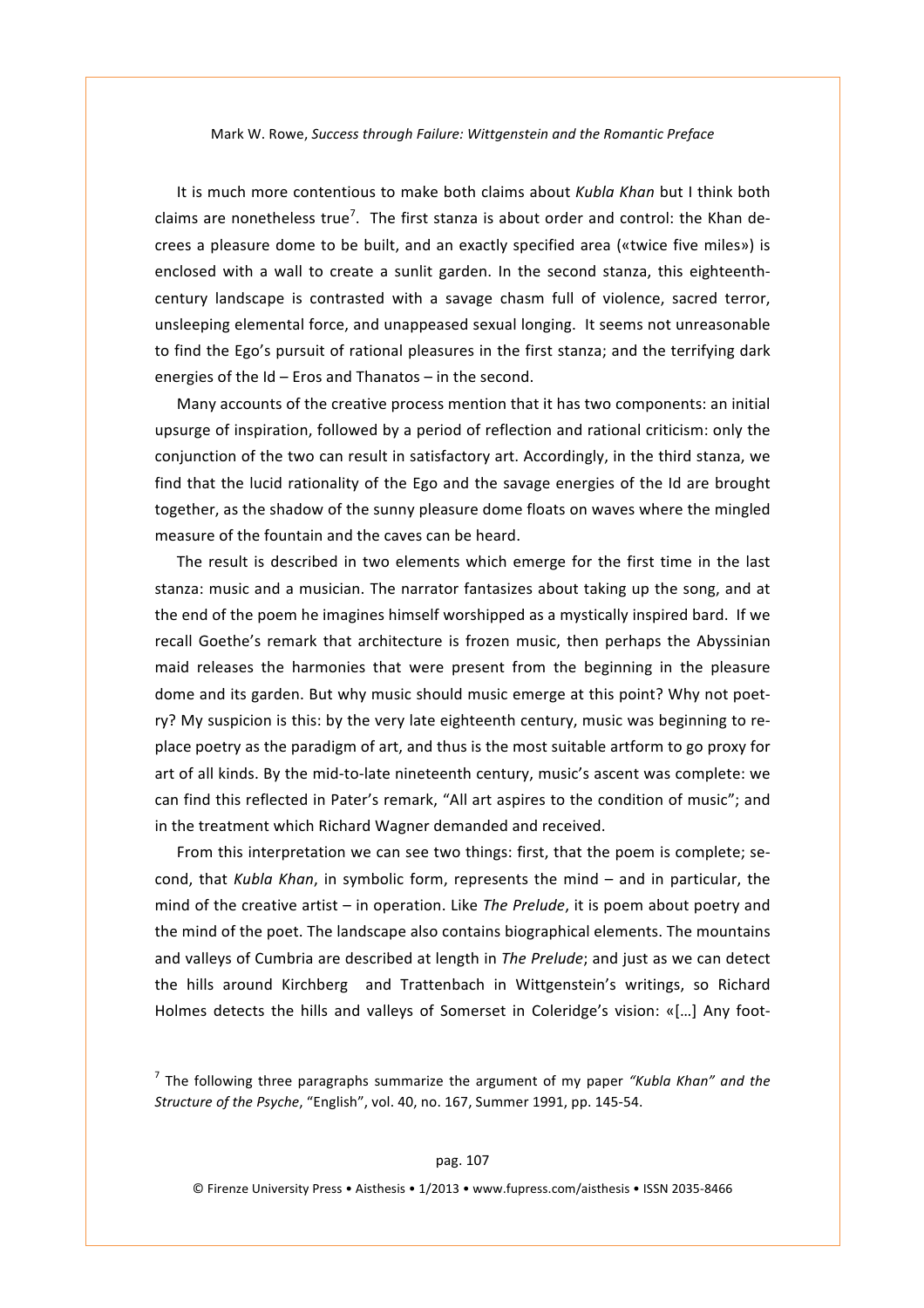walker can still discover the most striking topographical "source" [of the poem] for themselves: it lies in what might be called the erotic, magical geography of Culborne Combe seen from Ash Farm [where Coleridge wrote the poem]. Between the smooth curved flanks of the coastal hills, a thickly wooded gulley runs down to the sea [...]» (Holmes [1989]: 164n).

To a certain extent, Wordsworth, Coleridge and Wittgenstein's misgivings about their own projects were borne out by their reception, even though all three works are now generally accepted as seminal masterpieces.

Byron, Leigh Hunt and Lamb may have perceived *Kubla Khan's* quality from the beginning, but its first reviewers in periodicals did not: «the poem [...] is below criticism» reported'the'*Monthly\*Review*,'January'1817; while'Joseph'Conder,'in'the'*Eclectic\*Review* of June 1816, was more expansive but barely more complimentary:

As for *Kubla Khan*, and the *Pains of Sleep*, we can only regret the publication of them, as affording a proof that the Author over-rates the importance of his name. With regard to the former, which is professedly published as a psychological curiosity, it having been composed during sleep, there appears to us nothing in the quality of the lines to render the circumstance extraordinary.

It is not until the late nineteenth and early twentieth century, when interest in and respect for the unconscious mind had become widespread, that the poem could be seen as anything other than a musical but nonsensical fragment.

Had *The Prelude* been published in 1805 when Wordsworth was an obscure but contentious figure, it would have faced equally withering criticism. However, it was published in 1850, when Wordsworth was a great and famous man who had, to a large extent, created the taste by which he was appreciated. Accordingly, its reception was respectful, although it was hardly recognized for the masterpiece it is. Introducing a selection of Wordsworth's poems in 1879, even the sympathetic Matthew Arnold could write: «The *Excursion* and the *Prelude*, his poems of greatest bulk, are by no means Wordsworth's best work» (Wordsworth [1954]: v), and it was not until the publication of de Sélincourt's edition of 1928 that the poem achieved its proper place in English literature.

The form of Wittgenstein's *Investigations* was not greeted with general acclaim either. Not until ten years after its publication – in the final section of Cavell's The Availa*bility of Wittgenstein's Later Philosophy* – was any awareness shown that the book's form was an integral part of its philosophical achievement. And even now, one can find many commentators who largely ignore the form of Wittgenstein's work (e.g., Hacker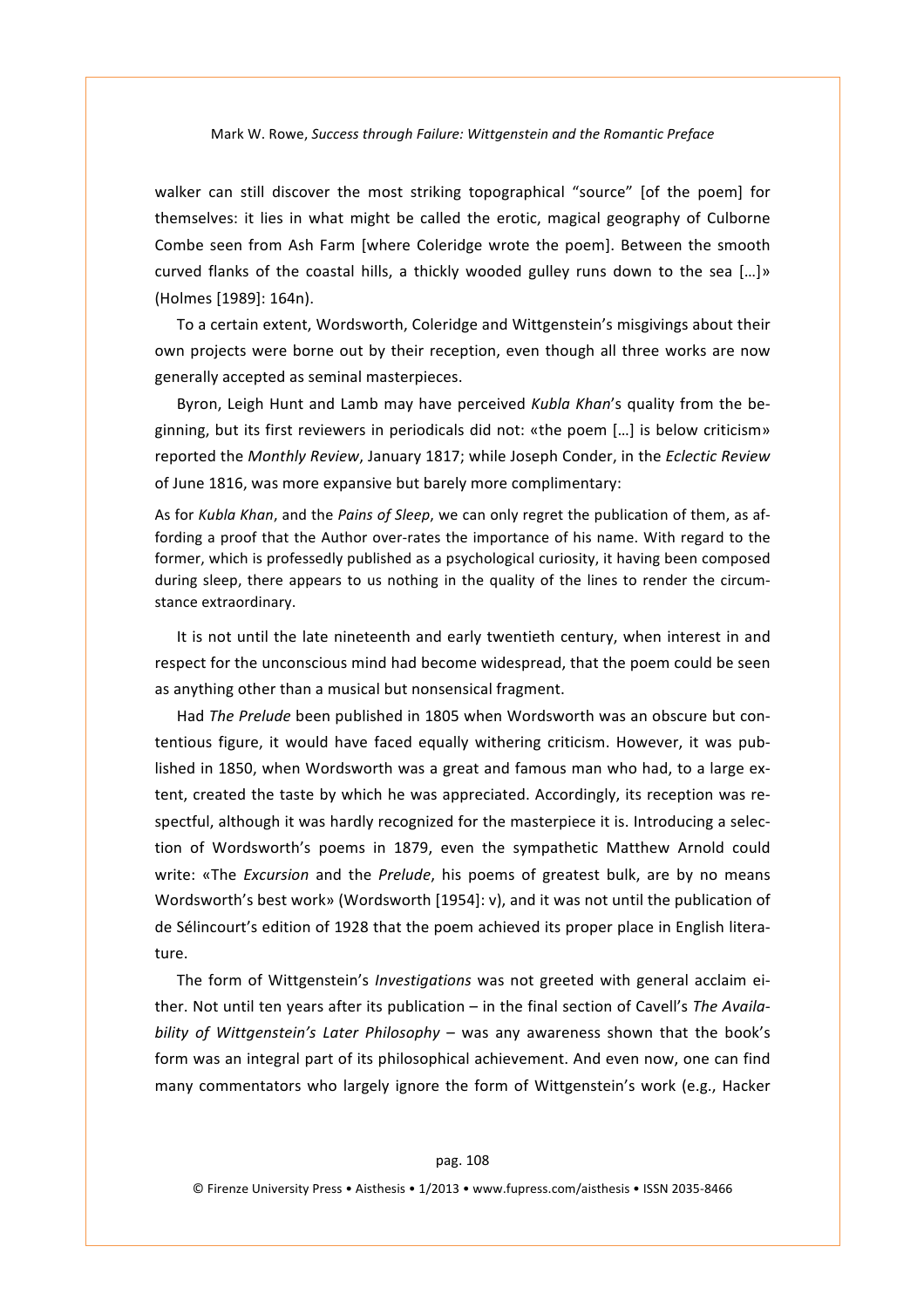and Baker), several who regret it (e.g., Binkley and Grayling), and even some who think it a symptom of psychological abnormality (e.g., Jaakko Hintikka's claim that the form of Wittgenstein's writing was a product of his [alleged] dyslexia)<sup>8</sup>.

The Ideal Type<sup>9</sup> of the kind of Romantic preface I have been discussing posses the following features: 1) the author says he tried to write a conventional work and after much struggle abandoned the project; 2) the form and content of the work seemed to be immediately in front of his eyes, and yet it took many years for the work to reach its final published condition; 3) he feels doubts about the work he finally produced; in particular, he apologizes for its being fragmentary, too personal, obscure or otherwise unsatisfactory; 4) he correctly anticipates negative criticism; 5) he does not see that the final outcome is much better than the work he originally planned; 6) the author feels the published work to be in some way incomplete; 7) he does not realize that his work is as finished as it can be – indeed, he continues trying to complete it; 8) the work's publication necessitated the intervention of others; 9) the work is partially about, and partially derives from, the unsophisticated, unconscious, and sometimes primitive mind (the child, the  $Id$ , the peasant); 10) the work has a largely rural (often mountainous) setting; 11) the work has a solitary – often a solitary wanderer - as its central figure; 12) it contains autobiographical and confessional elements; 13) it is (amongst other things) selfconsciously about the act of its own creation; 14) it rejects conventional notions of theoretical explanation.

Not every preface and work I've discussed contains all these features, and in some these features are more strongly marked than in others, but I hope it is now clear that these works and prefaces do form a type of natural kind, and that the Preface to the *In*vestigations is a paradigm instance of it.

3. Wittgenstein's thoughts on aesthetics are undoubtedly exciting and interesting, and contain'some of the first rational words ever spoken on the nature of critical reasoning and explanation. However, to restrict a discussion of Wittgenstein and aesthetics to

 $8$  He outlined this theory in a paper delivered at the Wittgenstein memorial conference in Kirchberg in 2001.

<sup>9</sup> The positing of an Ideal Type is a helpful way of obtaining a perspicuous overview in some areas of the Arts. It is frequently encountered (although infrequently noted) in discussions of tragedy and the novel; and Hugh Macdonald, for example, gives his reader an illuminating perspective on Romantic piano music by grouping pieces according to their distance from the key of G-flat in 9/8 time, even though – in fact precisely because – there is no Romantic piano piece which combines both this key and time signature.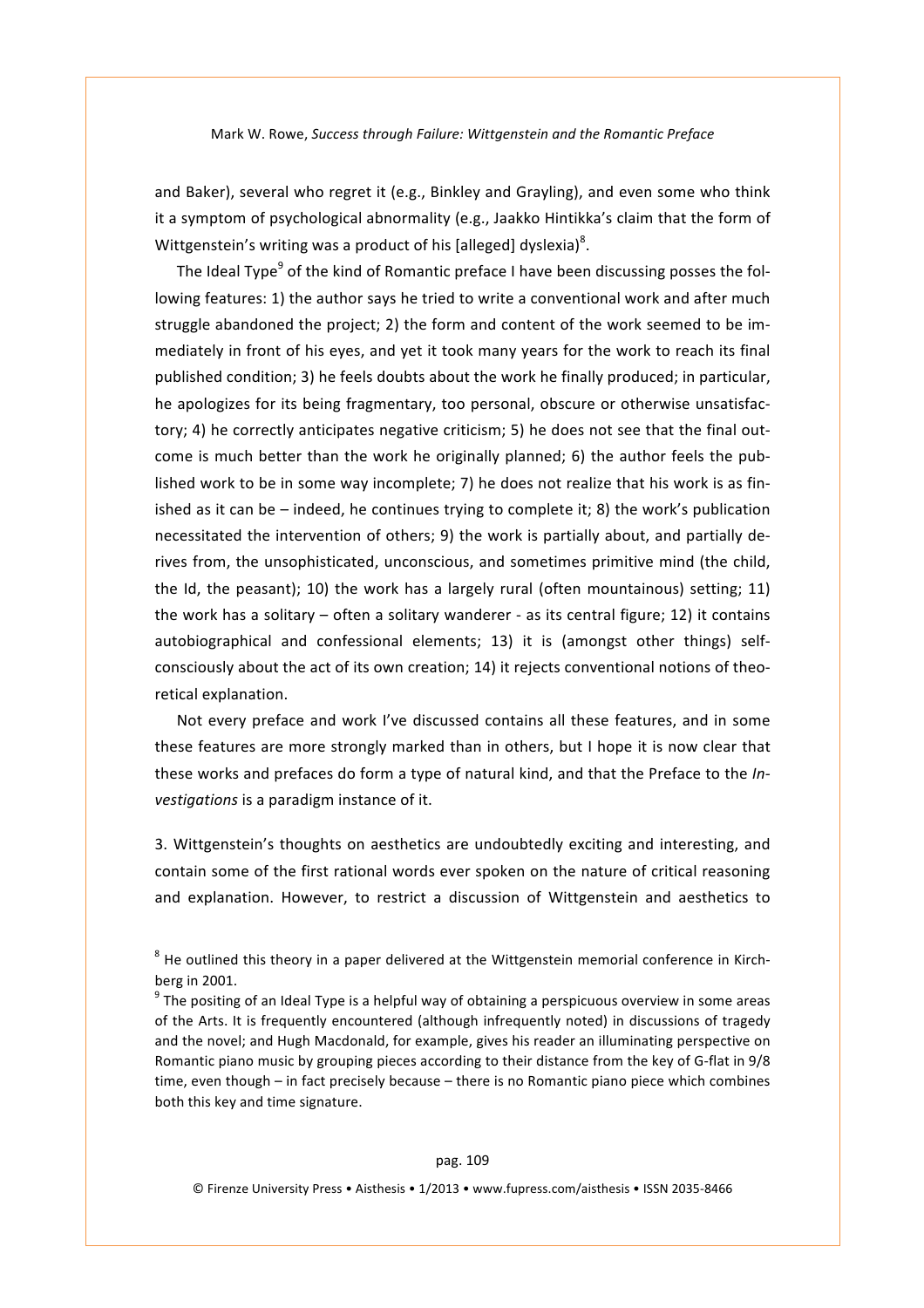things he explicitly thought and said about the topic is a mistake. Not only did he see the closest possible analogy between an aesthetic and a philosophical investigation (Wittgenstein [1998]: 29e, 91e), but his entire approach to philosophy has an aesthetic dimension, and this dimension is not separable from its philosophical dimension. By looking at Wittgenstein's work in the context of Romantic poetry and prose, I hope I have gone some way towards demonstrating this truth.

## Appendix

Samuel Taylor Coleridge (1772-1834) composed *Kubla Khan* in C.1797-8, and first published it, together with the following preface, in 1816.

#### *Kubla\*Khan;\*Or,\*A\*Vision\*in\*a\*Dream.\*A\*Fragment*

The following fragment is here published at the request of a poet of great and deserved celebrity [Lord Byron], and, as far as the author's own opinions are concerned, rather as a psychological curiosity, than on the ground of any supposed poetic merits.

In the summer of the year 1797, the author, then in ill health, had retired to a lonely farmhouse between Porlock and Linton, on the Exmoor confines of Somerset and Devonshire. In consequence of a slight indisposition, an anodyne had been prescribed, from the effects of which he fell asleep in his chair at the moment that he was reading the following sentence, or words of the same substance, in *Purchas's Pilgrimage*: "Here the Khan Kubla commanded a palace to be built, and a stately garden thereunto. And thus ten miles of fertile ground were inclosed with a wall." The author continued for about three hours in a profound sleep, at least of the external senses, during which time he has the most vivid confidence that he could not have composed less than from two to three hundred lines; if that indeed can be called composition in which all the images rose up before him as things, with a parallel production of the correspondent expressions, without any sensation or consciousness of effort. On awaking he appeared to himself to have a distinct recollection of the whole, and taking his pen, ink, and paper, instantly and eagerly wrote down the lines that are here preserved. At this moment he was unforunately called out by a person on business from Porlock, and detained by him above an hour, and on his return to his room, found, to his no small surprise and mortification, that though he still retained some vague and dim recollection of the general purport of the vision, yet, with the exception of some eight or ten scattered lines and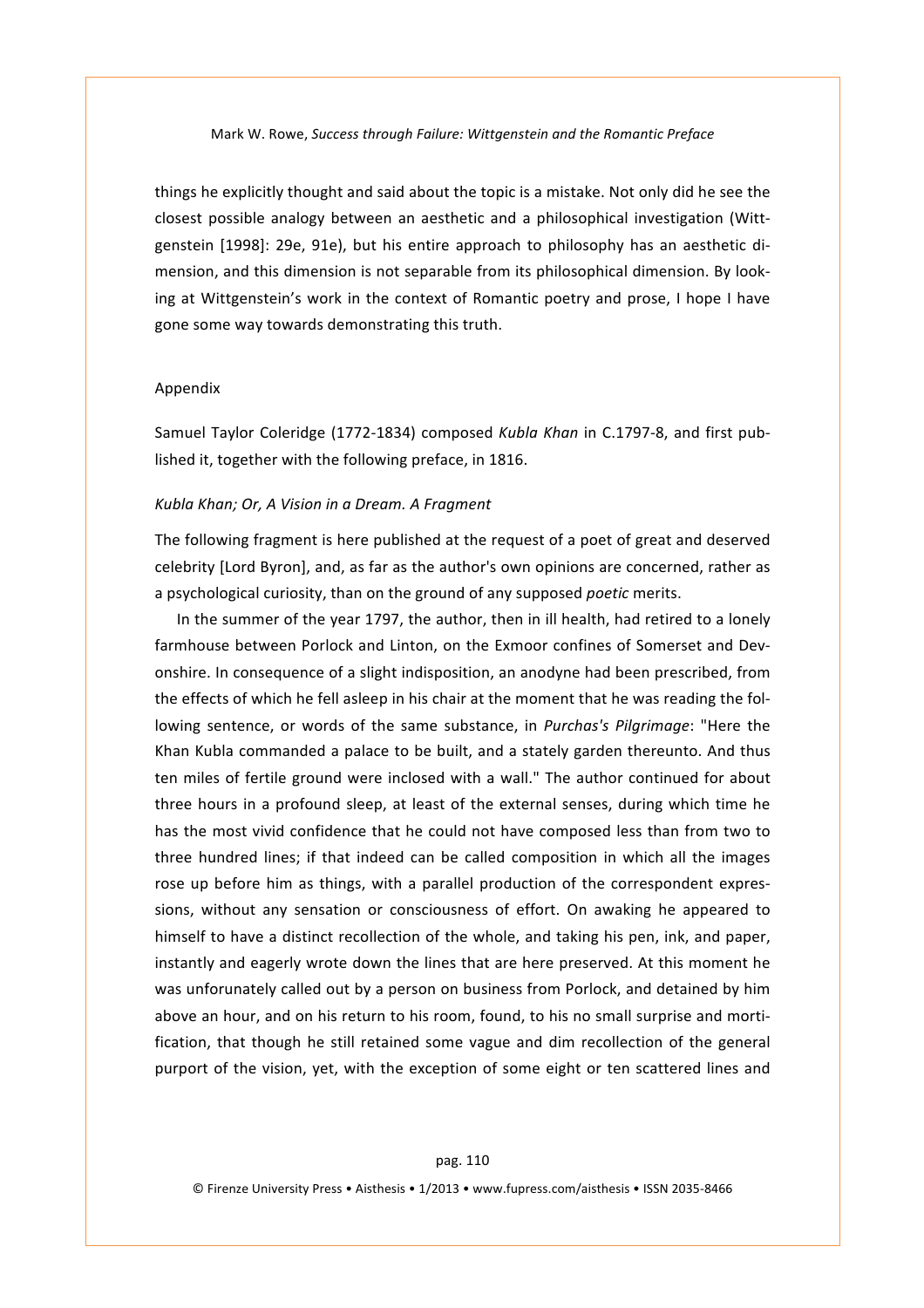images, all the rest had passed away like the images on the surface of a stream into which a stone has been cast, but, alas! without the after restoration of the latter! [...]

Yet from the still surviving recollections in his mind, the author has frequently purposed to finish for himself what had been originally, as were, given to him. 'I shall sing a sweeter song today': but the tomorrow is yet to come. As a contrast to this vision, I have annexed a fragment of a very different character ['The Pains of Sleep'], describing with equal fidelity the dream of pain and disease.

# Kubla'Khan

In'Xanadu'did'KubIa'Khan' A stately pleasure dome decree: Where Alph, the sacred river, ran Through caverns measureless to man Down to a sunless sea. So twice five miles of fertile ground With walls and towers were girdled round: And there were gardens bright with sinuous rills, Where blossomed many an incense-bearing tree; And here were forests ancient as the hills, Enfolding sunny spots of greenery.

But oh! that deep romantic chasm which slanted Down the green hill athwart a cedarn cover! A savage place! as holy and enchanted As e'er beneath a waning moon was haunted By woman wailing for her demon lover! And from this chasm, with ceaseless turmoil seething, As if this earth in fast thick pants were breathing, A mighty fountain momently was forced: Amid whose swift half-intermitted burst Huge fragments vaulted like rebounding hail, Or chafly grain beneath the thresher's flail: And 'mid these dancing rocks at once and ever It flung up momently the sacred river. Five miles meandering with a mazy motion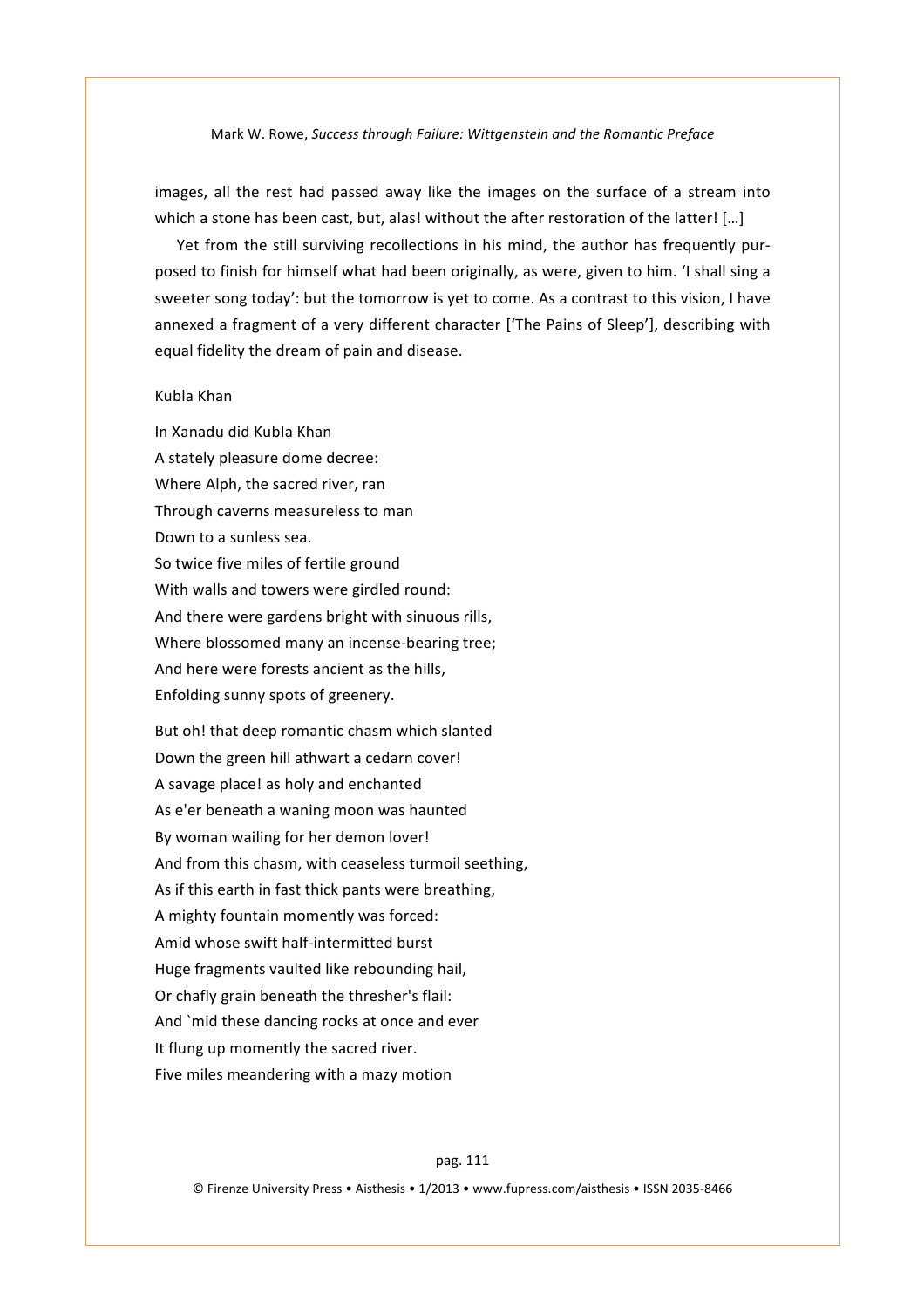Through wood and dale the sacred river ran, Then reached the caverns measureless to man. And sank in tumult to a lifeless ocean: And 'mid this tumult KubIa heard from far Ancestral voices prophesying war!

The shadow of the dome of pleasure Floated midway on the waves; Where was heard the mingled measure From the fountain and the caves. It was a miracle of rare device, A sunny pleasure dome with caves of ice!

A damsel with a dulcimer In a vision once I saw: It was an Abyssinian maid, And on her dulcimer she played, Singing of Mount Abora. Could I revive within me Her symphony and song, To such a deep delight 'twould win me, That with music loud and long, I would build that dome in air, That sunny dome! those caves of ice! And all who heard should see them there, And all should cry, Beware! Beware! His flashing eyes, his floating hair! Weave a circle round him thrice, And close your eyes with holy dread, For he on honeydew hath fed, And drunk the milk of Paradise.

# Bibliography

Cavell, S., 1976: *Must We Mean What We Say: A Book of Essays, CUP, Cambridge.* Coleridge, S. T., 1991: Poetical Works, edited by Coleridge, E. H., OUP, Oxford